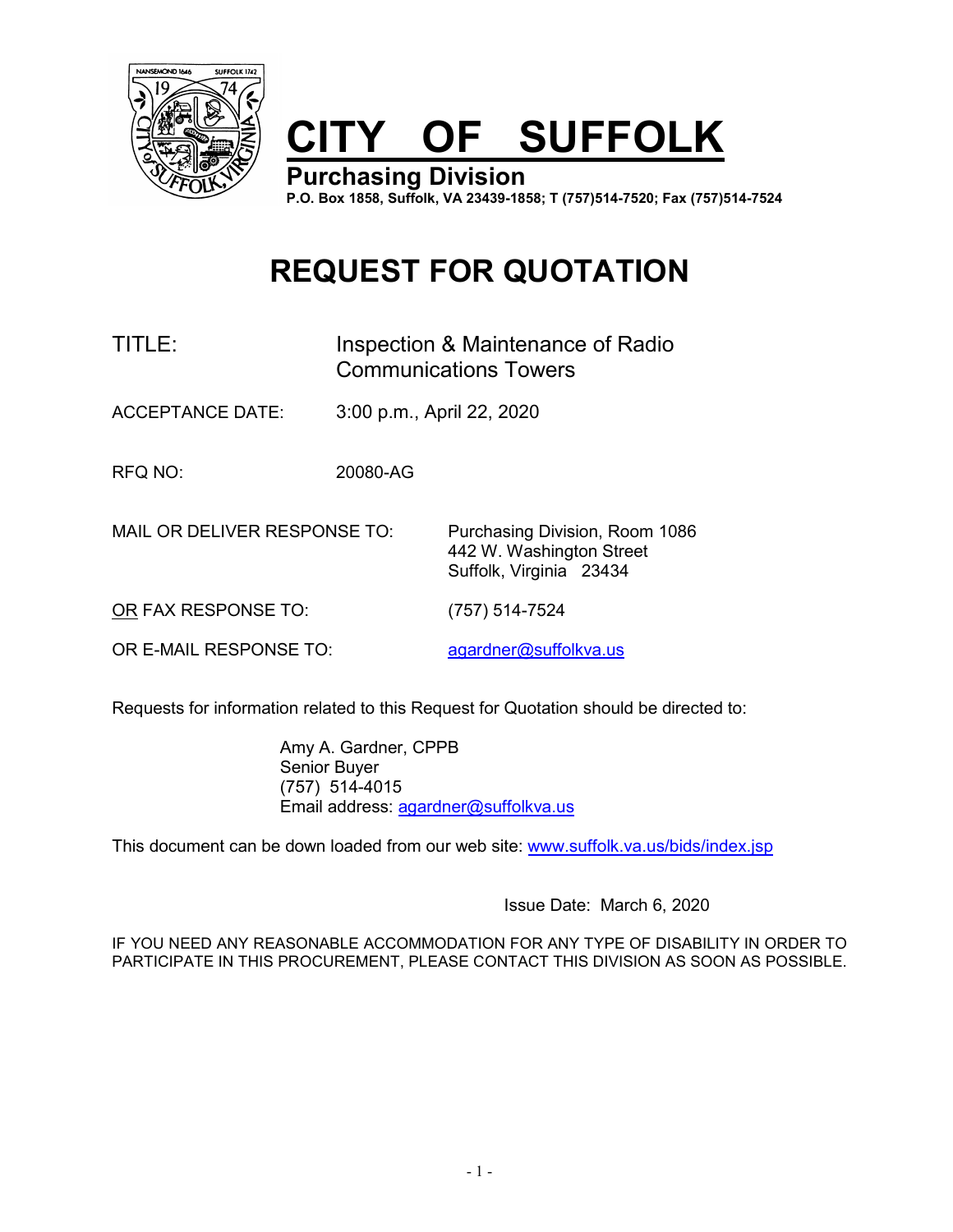## **REQUEST FOR QUOTATION**

## TABLE OF CONTENTS

## **Inspection & Maintenance of Radio Communications Towers**

### **SECTION/TITLE**

| ANTICOLLUSION/NONDISCRIMINATION/DRUG FREE WORKPLACE CLAUSES  - 26 - |  |
|---------------------------------------------------------------------|--|
|                                                                     |  |
|                                                                     |  |
|                                                                     |  |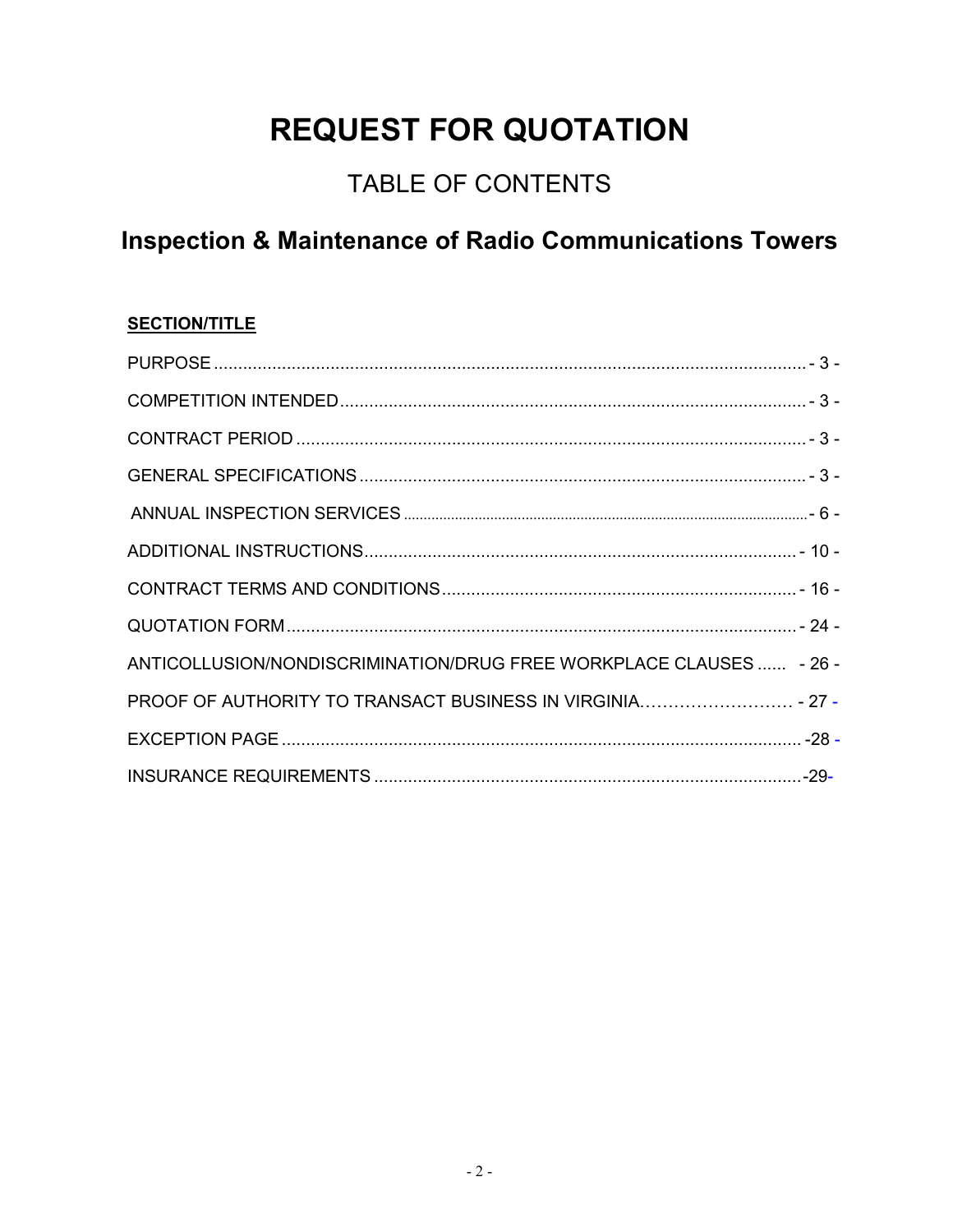#### <span id="page-2-0"></span>**PURPOSE**

The intent of this Request for Quotation (RFQ) is to establish an annual contract for Radio Communications Tower Inspection and Maintenance Services, to include ancillary parts and services, which will provide for the proper inspection, preventative maintenance and any corrective maintenance needed for the City's five (5), two-way radio communications towers. Maintenance shall include parts, labor and travel to all five (5) tower sites.

Bid price shall include vehicle(s), per diem, and all tools and incidental materials and supplies required to perform the services described herein in accordance with all specifications, terms, and conditions of the RFQ.

#### <span id="page-2-1"></span>**COMPETITION INTENDED**

It is the City's intent that this Request for Quotation (RFQ) permits competition. It shall be the bidder's responsibility to advise the Senior Buyer in writing if any language requirement, specification, etc., or any combination thereof, inadvertently restricts or limits the requirements stated in this RFQ to a single source.

#### <span id="page-2-2"></span>**CONTRACT PERIOD**

The contract shall cover the period beginning May 1, 2020 and continuing through April 30, 2021.

This contract may be renewed based on the terms and conditions at the expiration of its term at the sole discretion of the City. Automatic renewals will occur for up to two (2) additional one-year periods through April 30, 2023. The right is further reserved by the City to not renew the resulting contract at the expiration of the anniversary date by furnishing the contractor with thirty (30) days written notice.

Initial rates and subsequent renewal rates must be guaranteed for a minimum of twelve (12) months. Any increase in rates shall be limited to the lesser of the Consumer Price Index for all Urban Consumers (CPI-U) – Other Goods and Services (unadjusted for the current 12 month period) or three percent (3%). The City does not guarantee any rate increase.

#### <span id="page-2-3"></span>**GENERAL SPECIFICATIONS**

#### Project Goals and Objective

It is the goal of this project to implement a radio communications tower inspection and maintenance program that ensures FCC and FAA Regulatory Compliance, ensures satisfactory technical operation, and complies with insurance requirements to include required annual inspections and accountability in the event of accident.

Work shall include annual inspections of five (5) radio communications tower sites, routine maintenance and repair, and the submission of comprehensive written reports of same to the City of Suffolk.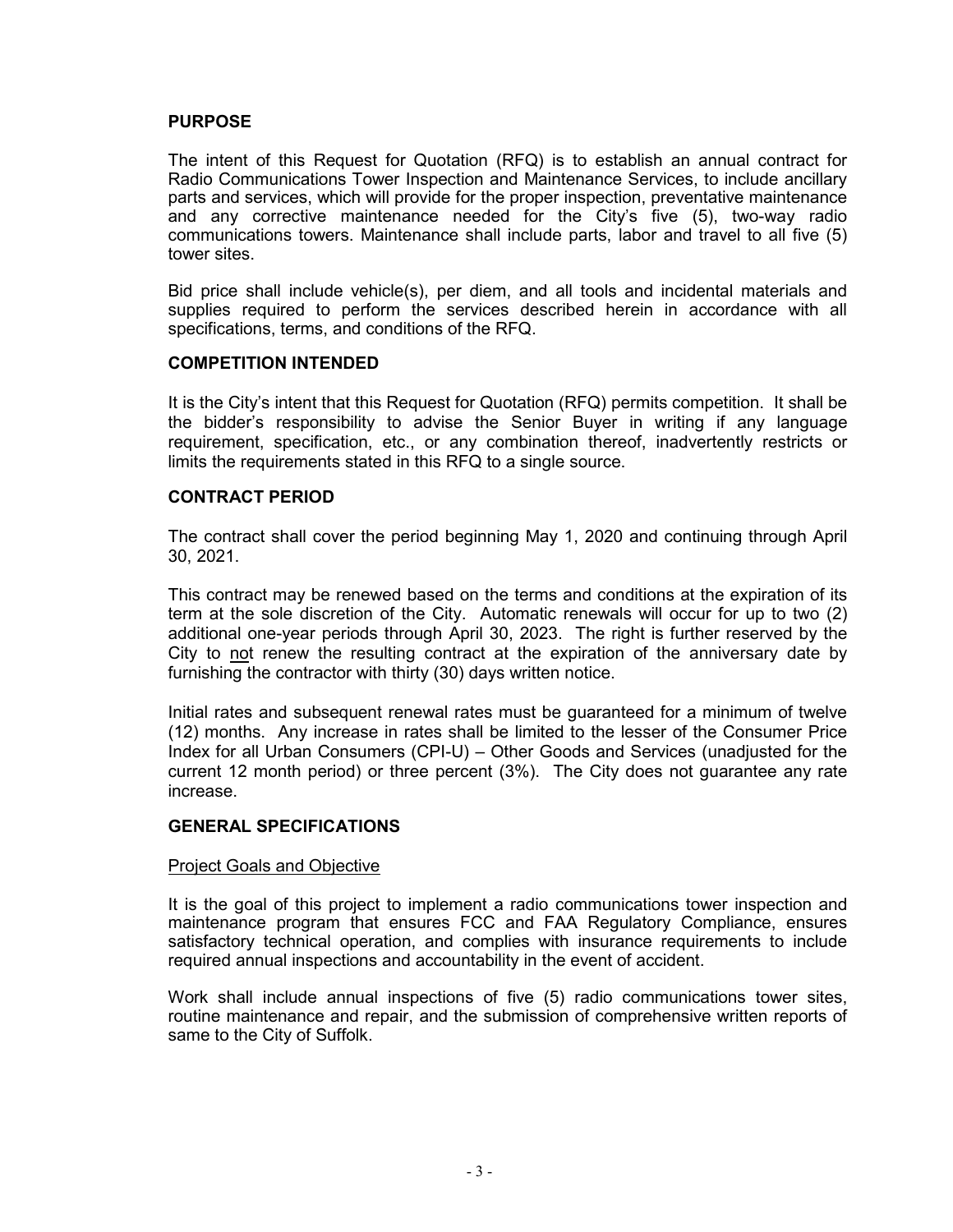Tower sites to be inspected and maintained are as follows:

| <b>Tower</b>  | Size                   | Location                            |
|---------------|------------------------|-------------------------------------|
| Whaleyville   | 400' (guyed)           | Off 6430 Whaleyville Blvd.          |
| <b>Driver</b> | 400' (guyed)           | Off King's Highway (Seaboard Trail) |
| Downtown Site | 300' (self-supporting) | 132 Pender St.                      |
| Pruden        | 300' (self-supporting) | 441 Pruden Blvd. (Route 460)        |
| Hunter        | 300' (self-supporting) | 5850 Greenwood Rd.                  |

#### Performance Standards

All work shall be performed in compliance with the following:

- a. FCC Rules and Regulations, Part 17 Construction, Marking and Lighting of Antenna Structures
- b. FAA Advisory Circular, AC No: 70/7460-1H with Changes, Obstruction Marking and Lighting
- c. EIA Standard, EIA-222-D, Structural Standards for Steel Antenna Towers and Antenna Supporting Structures
- d. Applicable Local Building Codes (e.g. BOCA, NEC, etc.)
- e. Tower manufacturer preventative and corrective maintenance requirements, including emergency procedures

The Contractor shall be responsible for the cited regulations only with regard to application to maintenance of the tower structure and appurtenances. Compliance with regard to transmitting and receiving equipment and operations shall be the responsibility of others.

#### Project Manager

One representative shall be designated by the Contractor as Project Manager and as a sole source of contact between the City and Contractor. The Project Manager shall bear full responsibility for supervising and coordinating the implementation and continuation of this contract.

Assignment of other personnel to serve as Project Manager by the vendor shall be subject to concurrence by the City; **a resume stating the experience and qualifications of the Project Manager will be included in the vendor's bid**.

The successful vendor may be asked to describe the project management system that will be used to implement and continue the proposed contract on schedule.

#### Sites Visit

Prior to submitting a bid, each Bidder must examine the specifications, terms, and conditions thoroughly. He should visit the tower site locations to familiarize himself with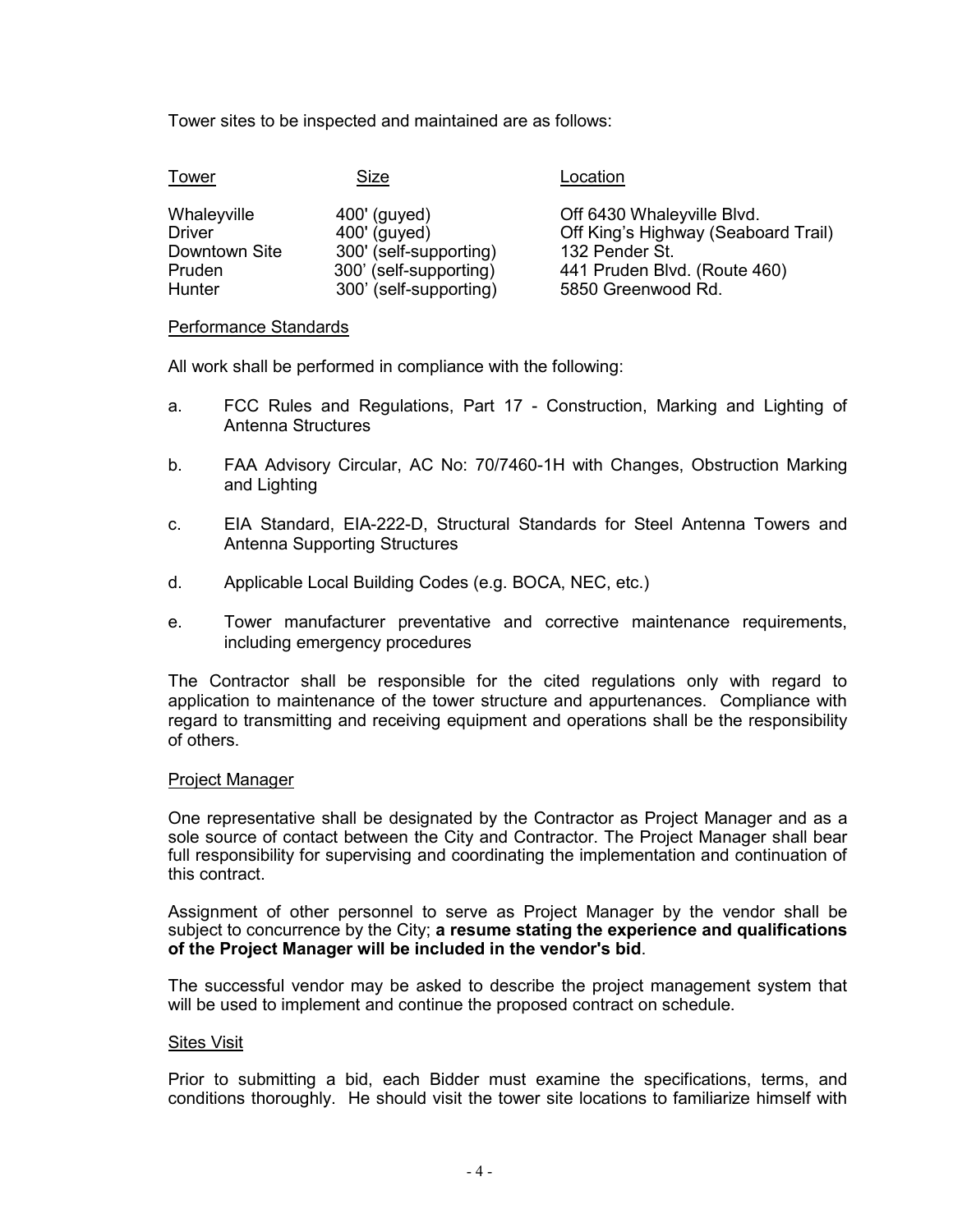Federal, State and Local laws, ordinance, rules and regulations that may in any manner affect the costs, progress or performance of the work. The Contractor shall study and carefully correlate his observations with the bid documents.

The submission of a bid will constitute an incontrovertible representation by the Bidder that he has complied with every requirement of this section and that the bid documents are sufficient in scope and detail to indicate and convey understanding of all terms and conditions for the performance of the work.

Access to visit job sites may be arranged by calling one of the following:

- Richard Yates, Radio and Electronics Technician, at (757) 514-4431
- Rick Jackson, Radio and Electronics Technician, at (757) 514-4428
- Charles Smith, Radio and Electronics Technician, at (757) 514-7205

#### Repairs and Parts

Any parts and/or services used by the vendor shall meet or exceed the specifications of the OEM (Original Equipment Manufacturer) of the structure or equipment involved.

Any **routine** parts or services required to provide professionally maintained radio communications tower facilities and not specifically mentioned herein, shall be provided by the vendor without claim for additional payment. It is understood that this proposed contract and agreement contemplates and requires inspection and maintenance of completely operational radio communications tower facilities which meet the standards of reliability and quality expected of a local government public safety radio communications system.

The Bidder shall provide the City with a list of any additional parts and/or services, along with a cost estimate, for any work to be performed beyond the scope of this contract; any parts not covered under this agreement, but recommended by the Contractor, shall become the responsibility of the City. The City reserves the right to seek additional competition for any major renovations over \$5,000.00.

All maintenance items shall be performed to ensure favorable review when inspected by FAA and FCC. Any work which fails to meet the standards of said inspections shall be corrected by the Contractor at no additional cost to the City.

The Contractor shall be required to carry an inventory of parts required for general maintenance of the tower structures to maintain structural integrity and warning lights. Inventory for maintenance of transmitting or receiving equipment shall be the responsibility of others.

#### Service Response

Emergency response service shall be provided twenty-four (24) hours per day, seven (7) days a week. Response to equipment failures, particularly obstruction lighting failures, shall be made within twenty-four (24) hours of notification by the City's Emergency Communications Center.

A sufficient supply of spare replacement parts shall be maintained by the vendor to allow immediate restoration of essential operations of the tower site. Other parts shall be available via emergency procurement request and delivered within twenty-four (24) hours of the equipment failure.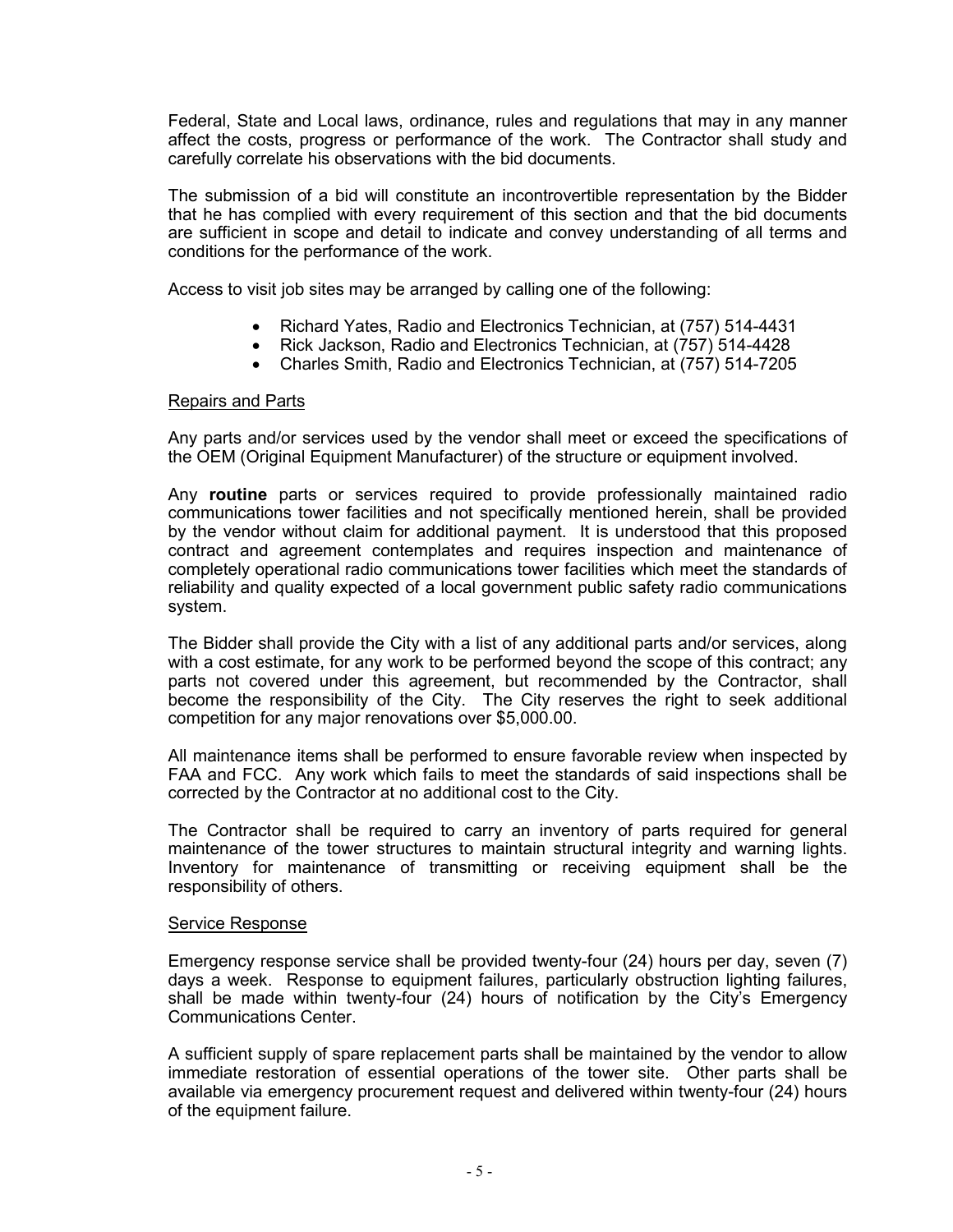If requested, vendor shall make recommendations in regard to essential spare parts to be maintained by the City to assure rapid restoration of integral tower services in the event of component failure.

#### **Warranties**

All equipment furnished, if any, shall be fully warranted for a minimum period of one (1) year from the date of installation. Such warranty shall cover parts and labor. Vendor shall provide a copy of provisions and terms of any proposed warranty in compliance with the laws of the Commonwealth of Virginia.

#### Bidder Qualifications

Only bids from established contractors for work similar in scope of work herein, shall be considered; each vendor submitting a bid shall have been actively engaged in the installation, maintenance and repair of public safety radio communications towers for a period of at least three (3) years. The Contractor shall have installed and/or maintained a minimum of three (3) public safety radio communications tower facilities similar to those specified in this document. **A list of these will be provided with the QUOTATION FORM and should include name, email address and telephone of an official or agency responsible for its operation.**

#### Permits and Fees

Any permits and licenses necessary for the prosecution of the work shall be secured by the Contractor.

#### Documentation

The Contractor shall provide comprehensive written reports of services and dates performed once each year. Work required, if any, to bring towers into conformance with prudent standard of safety shall be noted.

#### <span id="page-5-0"></span>**ANNUAL INSPECTION SERVICES**

#### General Inspection Requirements

Annual inspection of the five (5) tower sites shall take place in the month of July of each year, unless otherwise approved by the City.

The successful vendor shall provide a two-man (minimum number) team, trained and qualified to ensure high quality and complete annual inspections of the City's five (5) radio communications tower sites. Inspections shall include tower structures, antennas, shelters, transmission lines and related site conditions.

The assigned two-man inspection team shall complete all the inspection work identified within the Scope of Work details listed below and shall submit all findings and repair work performed on a comprehensive written report to the City.

During each tower site evaluation, small repairs shall be executed by team members to include tightening hardware, guy wire tensioning, repair of grounding kits, changing light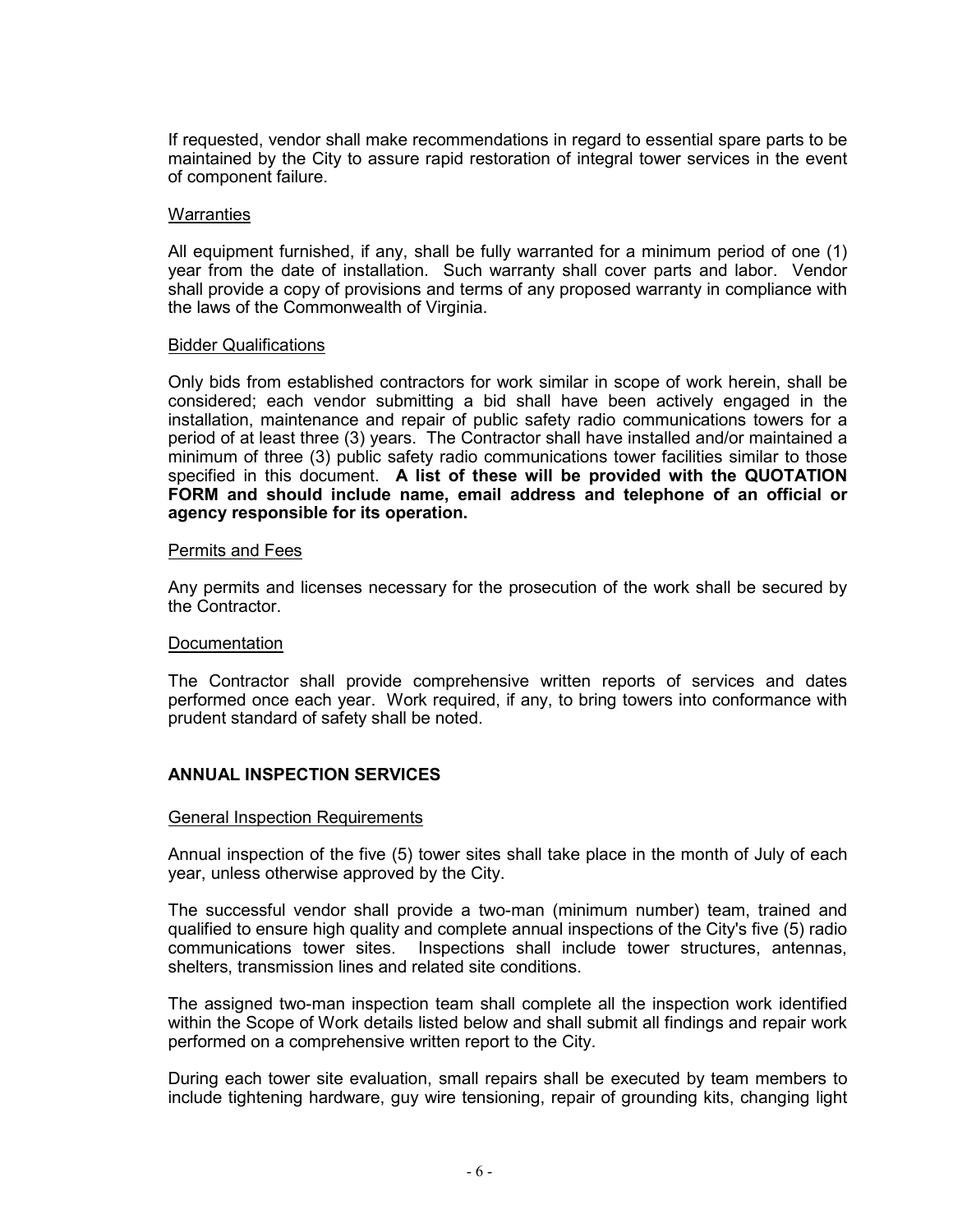bulbs, and all other maintenance listed herein.

All inspections shall be summarized on the comprehensive inspection services report. This report shall be individually completed and returned to the City for each site inspected.

An inventory of installed material shall be provided by the contractor for each site. The inventory shall include antennas, transmission lines, connectors, and related material; this shall also include remaining tower space available on cable ladders and on building waveguide bridges and cable entry ports.

Replacement parts for authorized repairs (not general maintenance) shall be billed at the Contractor's actual invoice cost. Copies of all invoices for parts shall be provided with the Contractor's invoice for labor. Any charges in addition to labor rates must be approved in advance by the City.

With each annual inspection, Contractor shall review the tower structures for compliance with current regulatory requirements and advise the City of any deficiencies and provide a cost estimate for the recommended improvements.

The Contractor shall document by photograph any known condition which is deemed hazardous and shall provide a cost estimate for corrective action.

#### Inspection Stipulations

Each inspection team shall visually inspect all sites scheduled for inspection, correct all deficiencies or report as appropriate, and complete the comprehensive inspection services report and any other report forms required by the City. The following work items shall be performed during each inspection:

#### Transmission Line

Check for proper dehydrator function (if appropriate).

Check for pressure leaks (if appropriate).

Insure that all coaxial and waveguide supports are not more than four (4) feet apart.

Check for loose or missing coaxial and waveguide hangers.

Check for damage and loose or missing bolts.

#### Guy Wire

Check guy wire for broken strands.

Check guy initial tensions; plumb tower and adjust tension using dynamometer to specifications, if necessary.

#### Foundation

Check for cracks in the cement.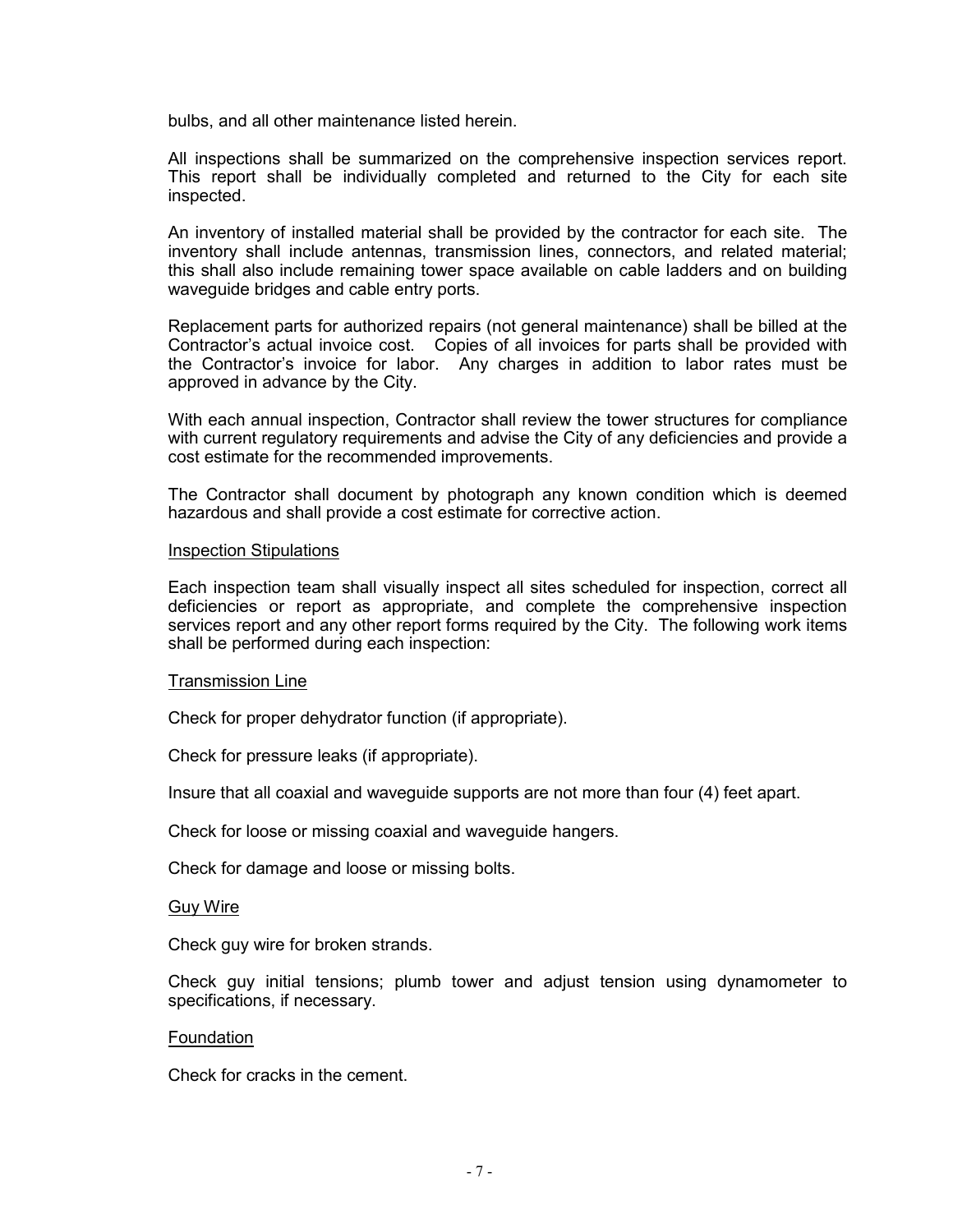Check for surface breakup.

Check for crumbling of foundation.

Check grout.

Check for erosion around foundation.

Check exposed grounds for corrosion.

Check all caldwelds for tightness and continuity.

Check for rust stains and attempt to identify source.

Rust and Corrosion

Check for any particular portion of the tower that appears to have rust and/or corrosion.

Check to see if galvanizing is flaking.

Inspect for any galvanic action (corrosion).

Check each reflector and antenna adjustment for rust.

Check guy pull-off plates and rods for corrosion and rust.

Check guy cable clamps for rust.

Check all turnbuckles and other hardware for rust and, if necessary, brush and paint with primer and finish coat.

Carefully inspect guy wires for rust and flanking.

Check for rust on ice shield(s).

Check coaxial cable and waveguide hanger bolts for rust.

#### Antenna

Check physical condition of antennas, specifically dents, bent feed guy wires, bullet holes, and paint condition.

Check all antennas, reflectors, and stiff arm/standoff hardware for loose or missing bolts.

Check all radomes and exposed parabolics for damage and looseness.

Inspect all other two-way radio antennas, coaxial cables, and fittings for any abnormalities.

Check horn antenna pressure with flow meter (if appropriate).

Check for rust and surface conditions of all mounts.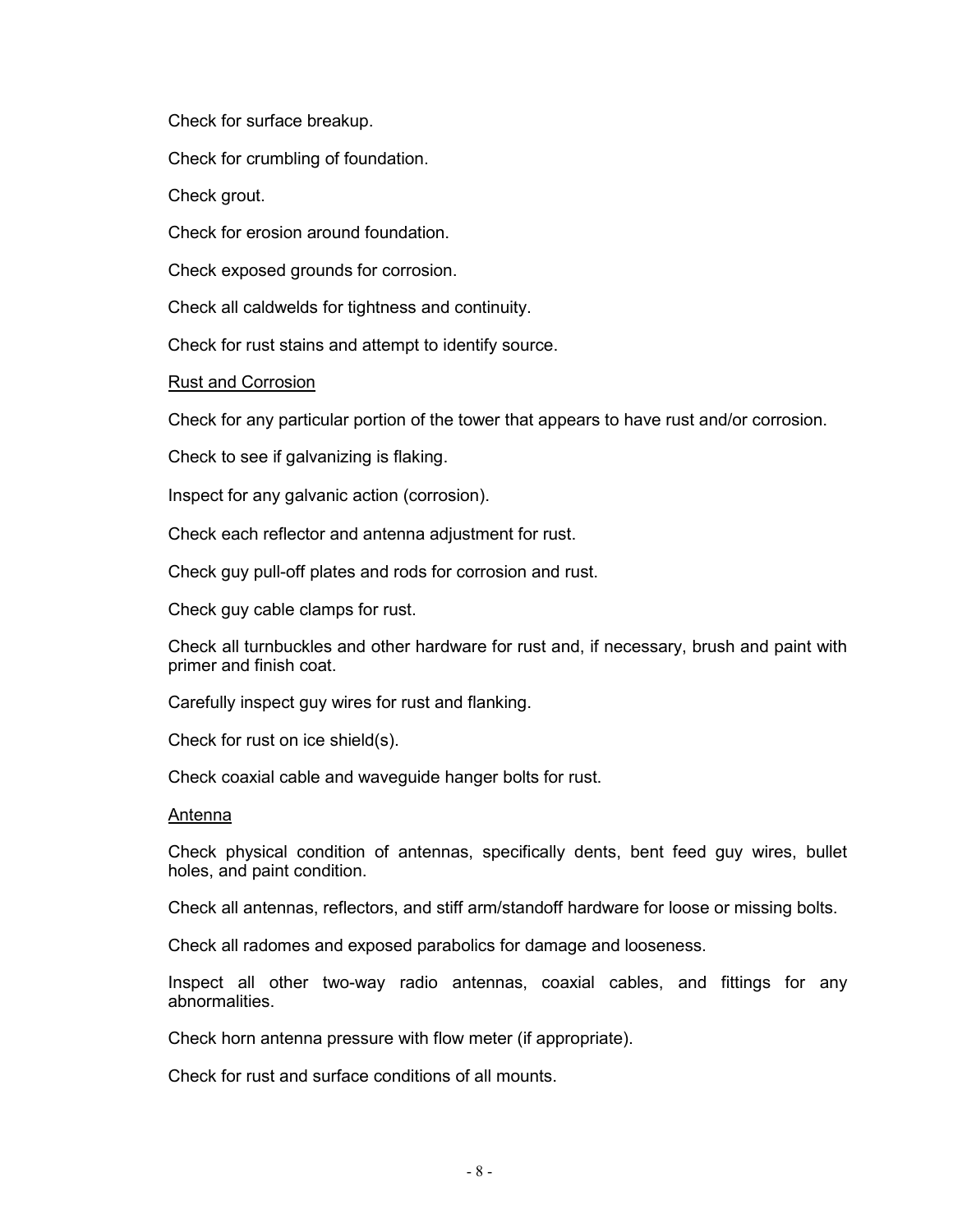#### Electric Fixtures

Check all electric fixtures for proper operation and insure that all hasps and safety chains on the fixtures are secure, and all drain holes in the fixture base are clear and unobstructed.

Check photo cell operation and repair as necessary.

Provide labor and materials to re-lamp towers completely on an annual basis.

Provide emergency interim re-lamping service within 24 hours of notification with no additional charge for labor or materials whenever one or more lamps have failed.

#### **Building and Site**

Check door seals for weather tightness and door hinges for damage and alignment.

Look for any evidence of tampering.

Check for water, rodent or insect penetration. Attempt to trace to source (if appropriate).

Check building and roof generally for damage.

Check tower alignment, and make adjustments necessary to insure it is not out of plumb.

Check tower structure for bows or kinks or missing or bent members.

Check sample of tower bolts for tightness and replace any that are missing.

Check the following for damage and general condition:

- Fences
- Fence ground connectors (caldwelds)
- Propane tanks (including stands, foundations and pads)

Check commercial power service entrance for damaged or broken cables and corrosion on exposed panel boxes.

Check condition of access road and parking area.

#### Tower Paint

Check tower paint for peeling, flaking and fading.

<span id="page-8-0"></span>Check the visual effectiveness of the paint.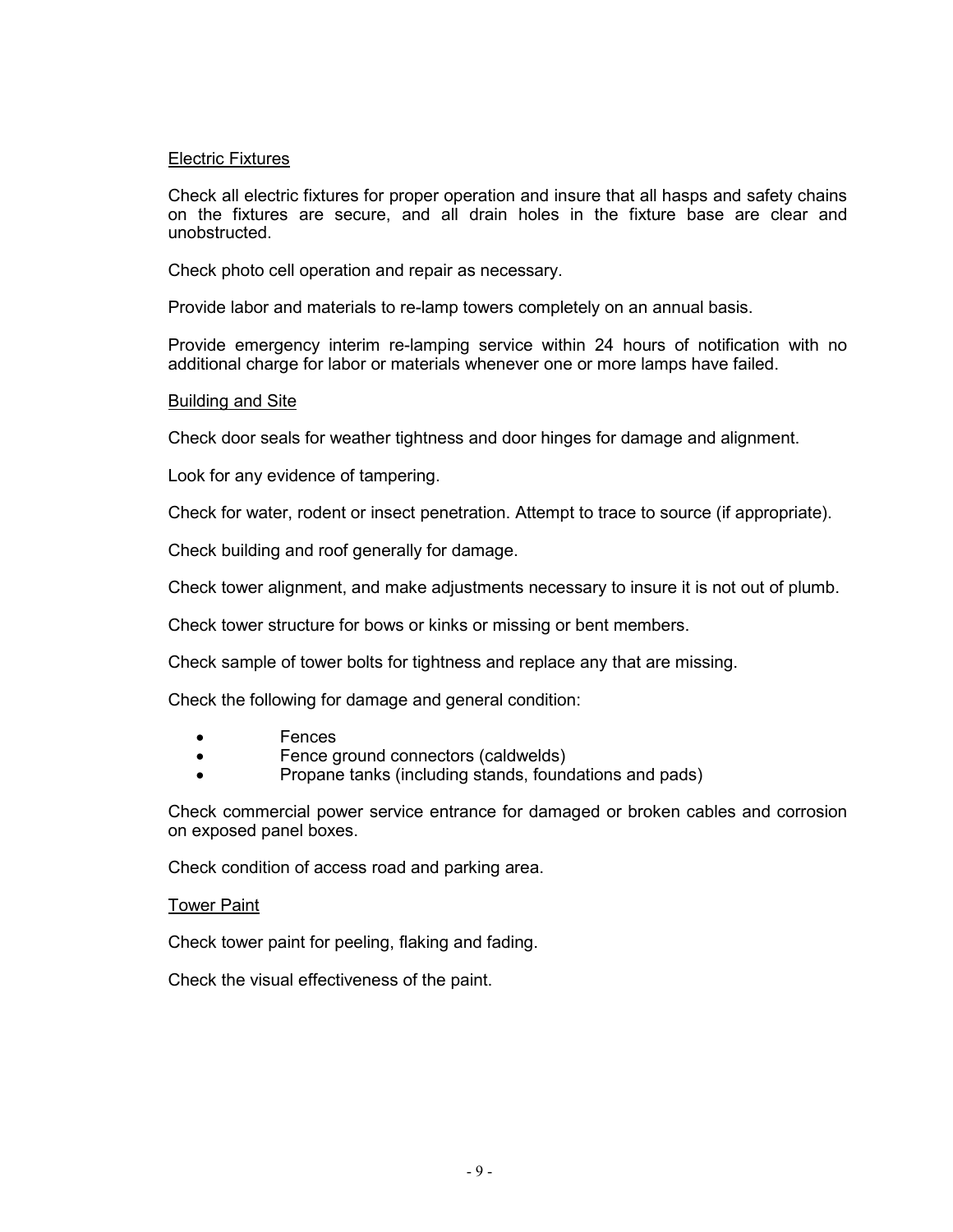## **ADDITIONAL INSTRUCTIONS**

*Rev: 06/06/19*

- 1. **Use of Form**: All bids shall be submitted on and in accordance with this form. If more space is required to furnish a description of the goods and/or services bid, or delivery terms, the bidder may attach a letter hereto that will be made a part of the bid. In case of conflict, the bid may be considered non-responsive. The City's published specifications for this IFB shall supersede any additional writings submitted with the bid. Such writings shall be clearly marked and noted as an exception.
- 2. **Submittals**: All bids shall be submitted sealed, plainly marked showing the bid number, date and time. The entire solicitation document is to be returned when submitting a bid unless otherwise directed by the bid document. Failure to return all pages may result in a determination that the submittal is non-responsive.
- 3. **Late Bids**: Bids and amendments thereto, if received by the City's Purchasing Division ("Purchasing") after the date and time specified for bid opening, will not be considered. It will be the responsibility of the bidder to see that their bid is received by Purchasing as specified. There will be no exceptions. Date of postmark will not be considered. Telephone, facsimile, electronic and verbal bids will not be accepted. Prices or changes shown on the outside of an envelope will not be considered in determination of low bid.
- 4. **City Hall Closure**: If City Hall is closed for business at the time scheduled for the bid opening, for whatever reasons, sealed bids will be accepted and opened on the next business day of the City, at the original scheduled hour.
- 5. **Competition Intended:** It is the City's intent that the Invitation for Bid (IFB) permits competition. It shall be the bidder's responsibility to advise the Contract Officer in writing if any language requirement, specification, etc., or any combination thereof, inadvertently restricts or limits the requirements stated in the IFB to a single source. Such notifications must be received by the Contract Officer five (5) days prior to the date set for the bids to close.
- 6. **Contract Quantities**: The quantities specified in the Invitation for Bid are estimates only unless otherwise clearly noted, and are given for the information of bidders and for the purpose of bid evaluation. They do not indicate the actual quantity that will be required, since such volume will depend upon requirements that may develop during the contract period. Quantities shown shall not be construed to represent any amount which the City shall be obligated to purchase under the contract, or relieve the bidder of his obligation to fill all orders placed by the City, except as clearly noted.
- 7. **Delivery**: The time of delivery must be stated in definite terms. If time of delivery for different goods and/or services varies, the bidder shall so state.
- 8. **Faith-based Organizations**: The City of Suffolk does not discriminate against faithbased organizations.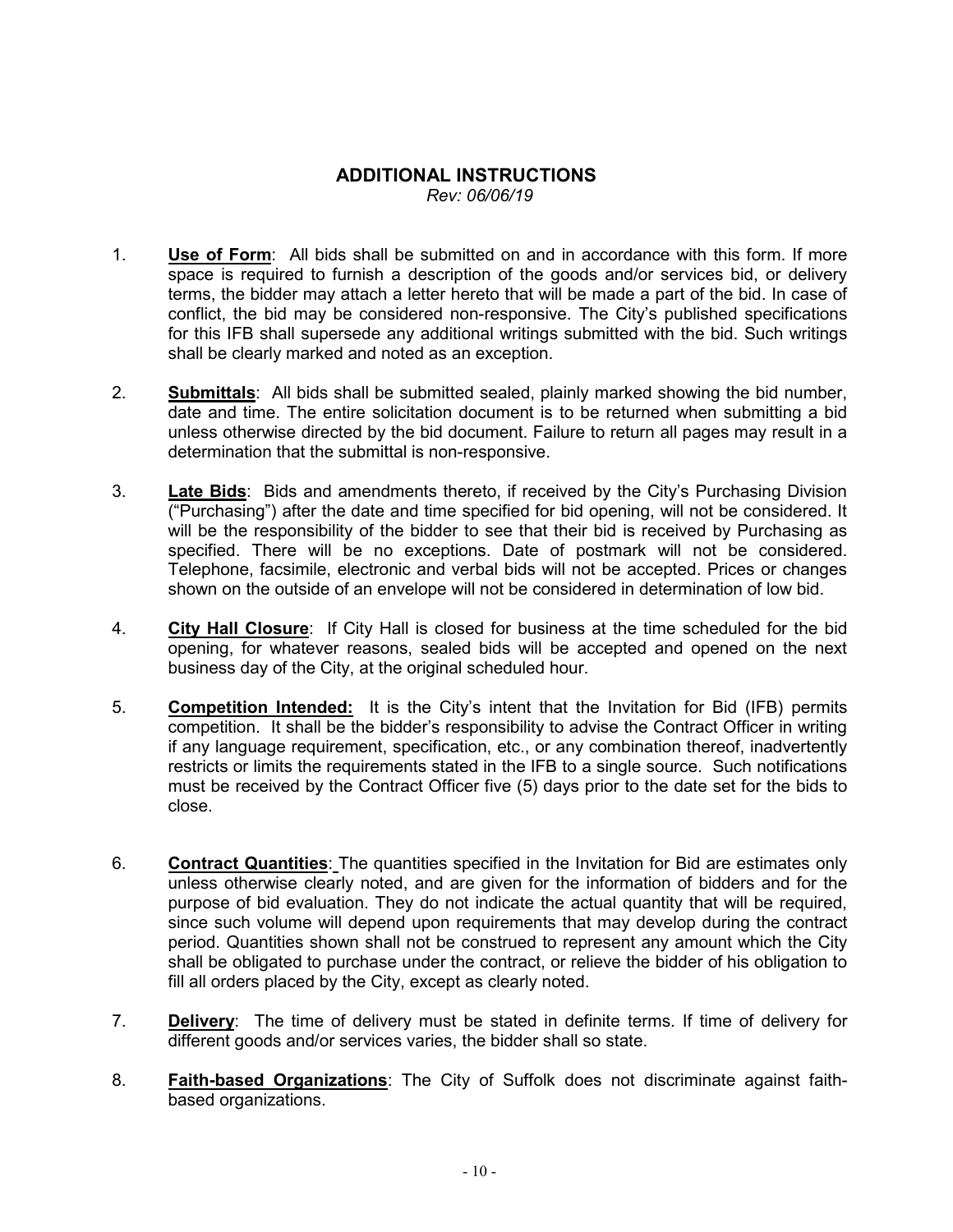- 9. **Bidder Qualifications**: Only bids from established Bidders for work similar in scope to work herein shall be considered; the City reserves the right to request specific reference information prior to award. Bidder shall demonstrate that he has adequate and appropriate manpower, tools and equipment to respond and perform in accordance with the provisions herein. The City may, at its option, disqualify a bidder and reject his bid for cause. Reasons deemed to be sufficient for this action shall include, but not be limited to, the following:
	- **Evidence of collusion among bidders.**
	- Receipt of more than one bid on any project from an individual, or from a corporation. This restriction does not apply to subcontractors.
	- **Default on any previous contract.**
	- For unreasonable failure to complete a previous contract within the specified time or for being in arrears on an existing contract without reasonable cause for being in arrears.
	- **Inability to perform as revealed by an investigation of the Bidder's** financial statement, experience and/or plant and equipment.
	- Bidder does not meet project-specific requirements, as identified in the Contract **Documents**
- 10. **Pricing to be F.O.B. Destination – Freight Allowed:** Pricing shall be F.O.B. destinationfreight included for all competitive bids. F.O.B. Destination-Freight Included shall include all shipping costs to the City location(s) at the unit cost. No additional shipping charges shall be allowed.
- 11. **Samples**: Samples, when requested, must be furnished free of expense, and upon request, if not destroyed, will be returned at the bidder's risk and expense.
- 12. **Silence of Specifications**: The apparent silence of these specifications and any supplemental specifications as to any detail or the omission from the specifications of a detailed description concerning any point shall be regarded as meaning that only the best commercial practices are to prevail and correct type, size and design are to be used. All interpretations of these specifications shall be made on the basis of this statement.
- 13. **Capacity of Bidder**: All bids must be signed by a responsible officer or employee having the authority to bind the firm in contract. The bidder agrees that its contract performance shall be in strict conformance with the contract documents.
- 14. **Rights to Damages**: By signing this bid, the bidder assigns to the City any and all rights that it may have under the antitrust laws of the United States and the Commonwealth of Virginia in any way arising from or pertaining to this bid. This provision is remedial in nature and is to be liberally construed by any court in favor of the City.
- 15. **Anti-collusion**: The bidder certifies by signing this Invitation of Bid that this bid is made without prior understanding, agreement, or accord with any other person or firm submitting a bid for the same goods and/or services and that this bid is in all respects bona fide, fair, and not the result of any act of fraud or collusion with another person or firm engaged in the same line of business or commerce. Any false statement hereunder may constitute a felony and can result in a fine and imprisonment, as well as civil damages.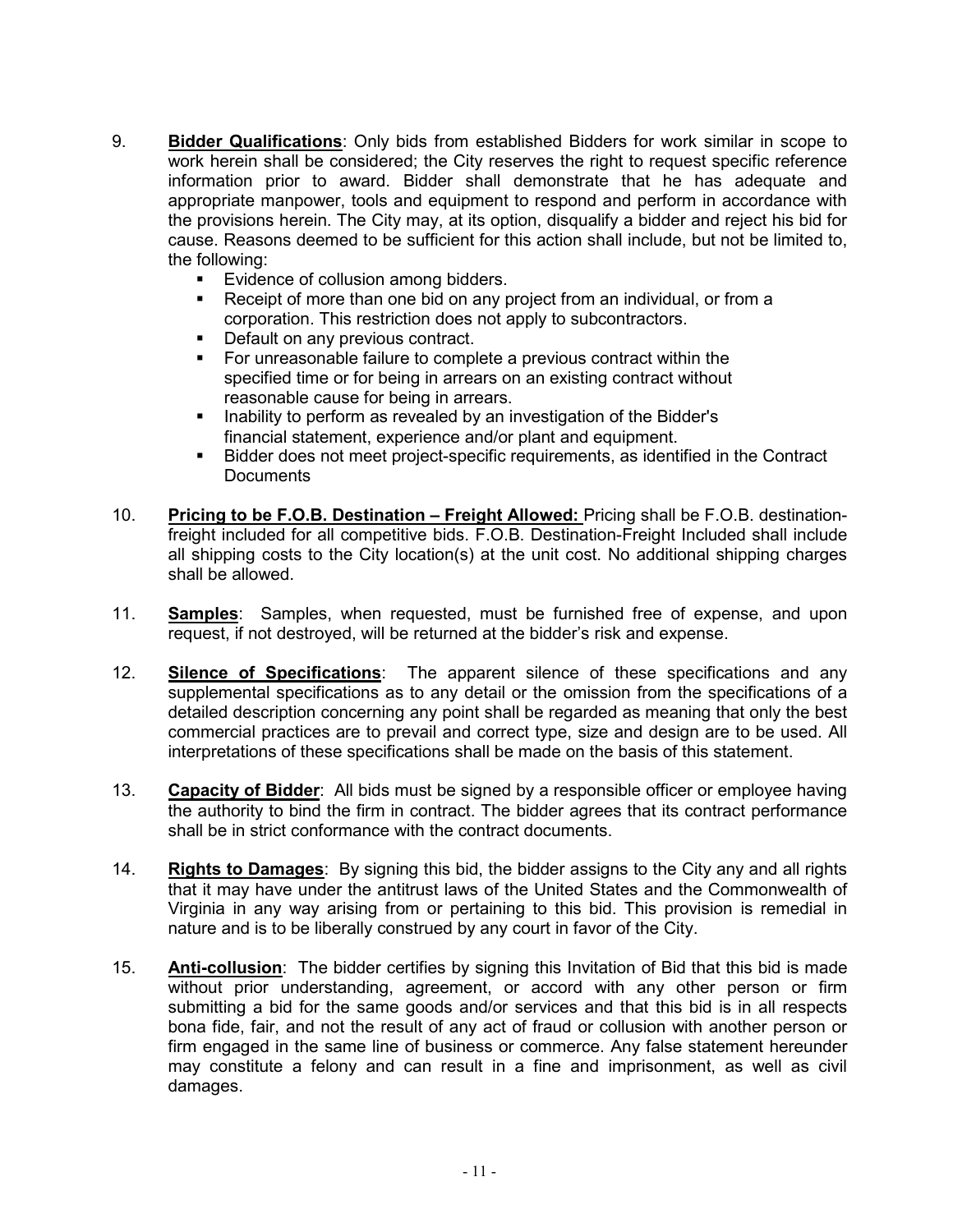16. **Contact Prohibition**: Direct contact with City departments other than Purchasing, on the subject of this bid is expressly forbidden except with the foreknowledge and permission of the Contract Officer. Violation may result in a determination that your firm is ineligible for an award.

All questions shall be in writing to the Contract Officer shown on the title page of the bid. The respondents to this IFB shall not contact, either directly or indirectly, any other employee or agent of the City regarding this IFB. This prohibition shall also extend to the Suffolk City Council and locally elected officials. Any such unauthorized contact may disqualify the bidder from this procurement.

- 17. **Debarment Status**: By submitting a bid, bidders certify that they are not currently debarred by the Commonwealth of Virginia from submitting bids or proposals on contracts for the type of goods and/or services covered by this solicitation, nor are they an agent of any person or entity that is currently so debarred.
- 18. **Ethics in Procurement**: Bidders, Offerors, Contractors or Consultants must provide written disclosure with their bid or proposal if one of its officers, directors, trustees, partners, employees or lenders is an employee or an immediate family member (as defined by §2.2-4368 of the Virginia Public Procurement Act) of the City who is involved personally or substantially participates in this procurement transaction or owns or controls an interest of more than three percent (3%) of the company or received more than \$5,000 annually from the Bidder, Offeror, Contractor, or Consultant.
- 19. **Addenda**: If issued, addenda to this solicitation will be posted on the Purchasing website <http://apps.suffolkva.us/bids/>It is the bidder's responsibility to check the website or contact Purchasing prior to the submittal deadline to ensure that the bidder has a complete, up-to-date package. Acknowledgement of all issued addenda shall be indicated on the bid form in the appropriate spaces. Failure to acknowledge all addenda will result in bid being non-responsive.
- 20. **Withdrawal of Bids**: Bidder has the right to request withdrawal of their bids from consideration due to error by giving notice not later than two business days after the bids are publicly opened. Work papers showing evidence of error(s) may be required.

Bids may be withdrawn any time prior to the bid opening. Withdrawal of bids may be accomplished by submitting such request in writing on the issuing company's letterhead either in person, electronically, or by certified mail.

- 21. **Award**: Award will be made to the lowest responsive and responsible bidder based on the Total Bid price. The quality of the goods and/or services to be supplied, their conformity with the specifications, their suitability to the requirements, the delivery, qualifications and references will be taken into consideration in making the award. The City reserves the right to refuse all bids. Determination of low bid shall be determined by the audited figure shown on the pricing page titled 'Total Bid Amount'. In case of error in the extension of prices, the unit price shall govern.
- 22. **Announcements**: Upon the award or the announcement of the decision to award a contract, the City will publicly post such notice on the bulletin board located outside of the Purchasing Division and on the City's web site: http://apps.suffolkva.us/bids/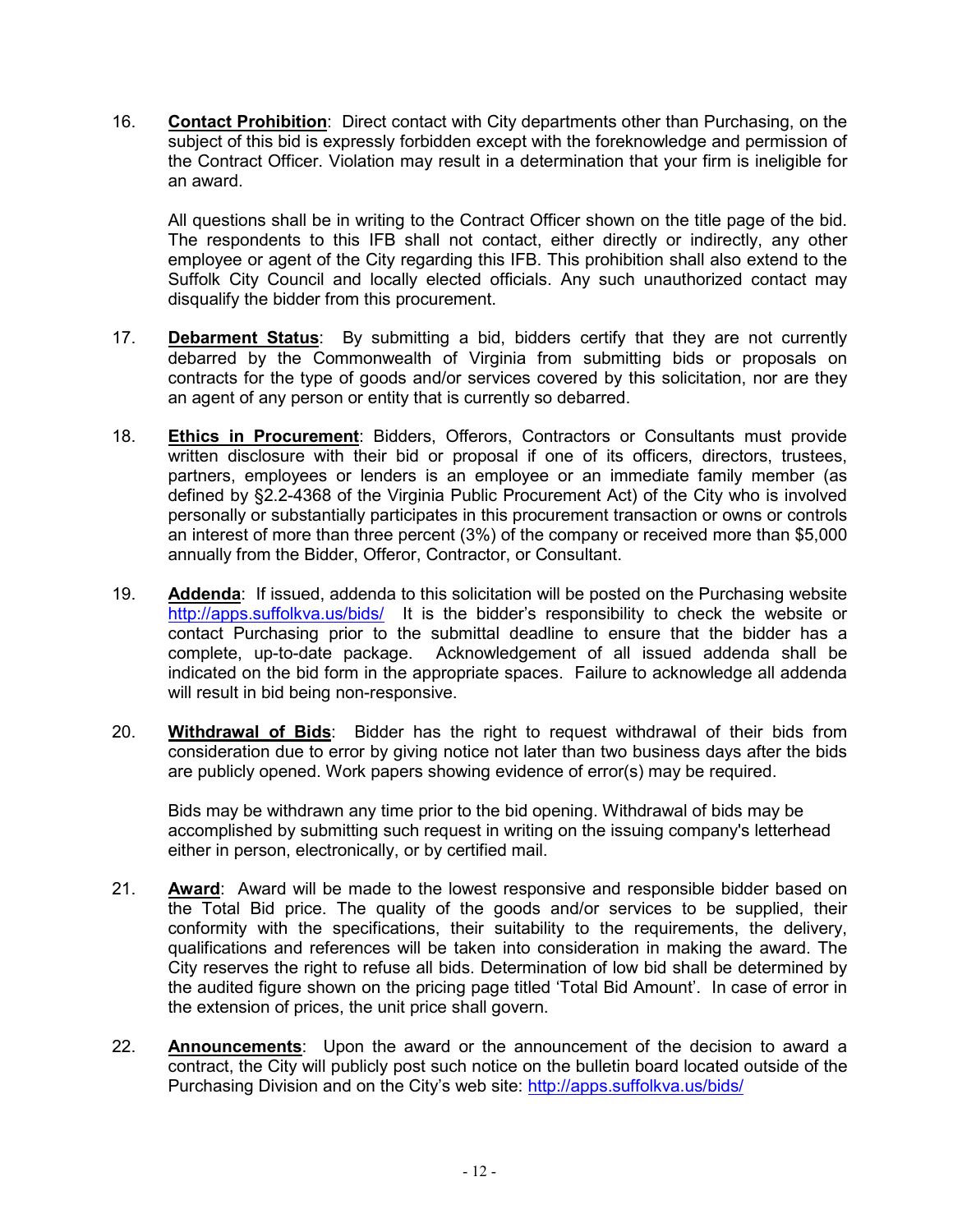- 23. **Offer/Acceptance**: Each bid is received with the understanding that the acceptance in writing by the City of the bidder to furnish any or all of the goods and/or services described therein, shall constitute a contract between the bidder and the City, which shall bind the bidder to furnish and deliver the goods and/or services quoted at the prices stated and in accordance with the conditions of the accepted bid; and the City on its part to order from such bidder, except for causes beyond reasonable control; and pay for, at the agreed prices, all goods and/or services specified and delivered.
- 24. **Acceptance of Bid**: Receipt of the bid by the City is not to be construed as an award or an order to ship.
- 25. **City's Rights**: The City reserves the right to reject any and all bids, and to waive any informality if it is determined to be in the best interest of the City.
- 26. **Appeals Procedure**: Upon bidder's request, administrative appeals information will be provided that shall be used for hearing protests of a decision to award, or an award, appeals from refusal to allow withdrawal of bids, appeals from disqualification, appeals for debarment or suspension, or determination of non-responsibility and appeals from decision or disputes arising during the performance of a contract. To be timely all appeals shall be made within the time periods set forth by the Virginia Public Procurement Act, §2.2-4357, et seq. Contact the Contract Officer at once for assistance.
- 27. **Additional Conditions**: The Conditions and Instructions in this solicitation are intended to apply to the resulting contract and shall supersede any conflicting terms offered. Any additional conditions a bidder intends be considered must be submitted with the bid and noted as an exception. Such exceptions may result in a finding that the submittal is 'nonresponsive' to the bid, negating possibility of an award to that bidder. Contractual documents submitted by the successful firm after an award will not be accepted.
- 28. **Conflict**: In the event of a conflict between the contract documents, including these Conditions and Instructions, and the terms of a purchase order or related document issued by Purchasing, the contract documents shall control.
- 29. **Precedence of Documents**: In interpreting this Invitation for Bid (IFB) and resolving any ambiguities between the main body of the IFB (Sections A, B and C) and any supplemental documents or appendixes, Sections A, B, and C shall take precedence over any supplemental documents.
- 30. **Governing Document**: The solicitation document maintained by Purchasing, in the bid file, shall be considered the official copy. In the case of any inconsistency between bid documents submitted to the City, but not clearly listed as an exception, the language of the official copy shall prevail. Furthermore, any exception or change to the specifications made by the bidder may be cause to disqualify your bid.
- 31. **Negotiation**: Unless canceled or rejected, a responsive bid from the lowest responsible bidder shall be accepted as submitted; except that if the bid from the lowest responsible bidder exceeds available funds, the City may negotiate with the apparent low bidder to obtain a contract price within the available funds.
- 32. **Cooperative Agreements**: If authorized by the bidder(s), the resultant contract(s) may be extended to any jurisdiction within the Commonwealth of Virginia to purchase at the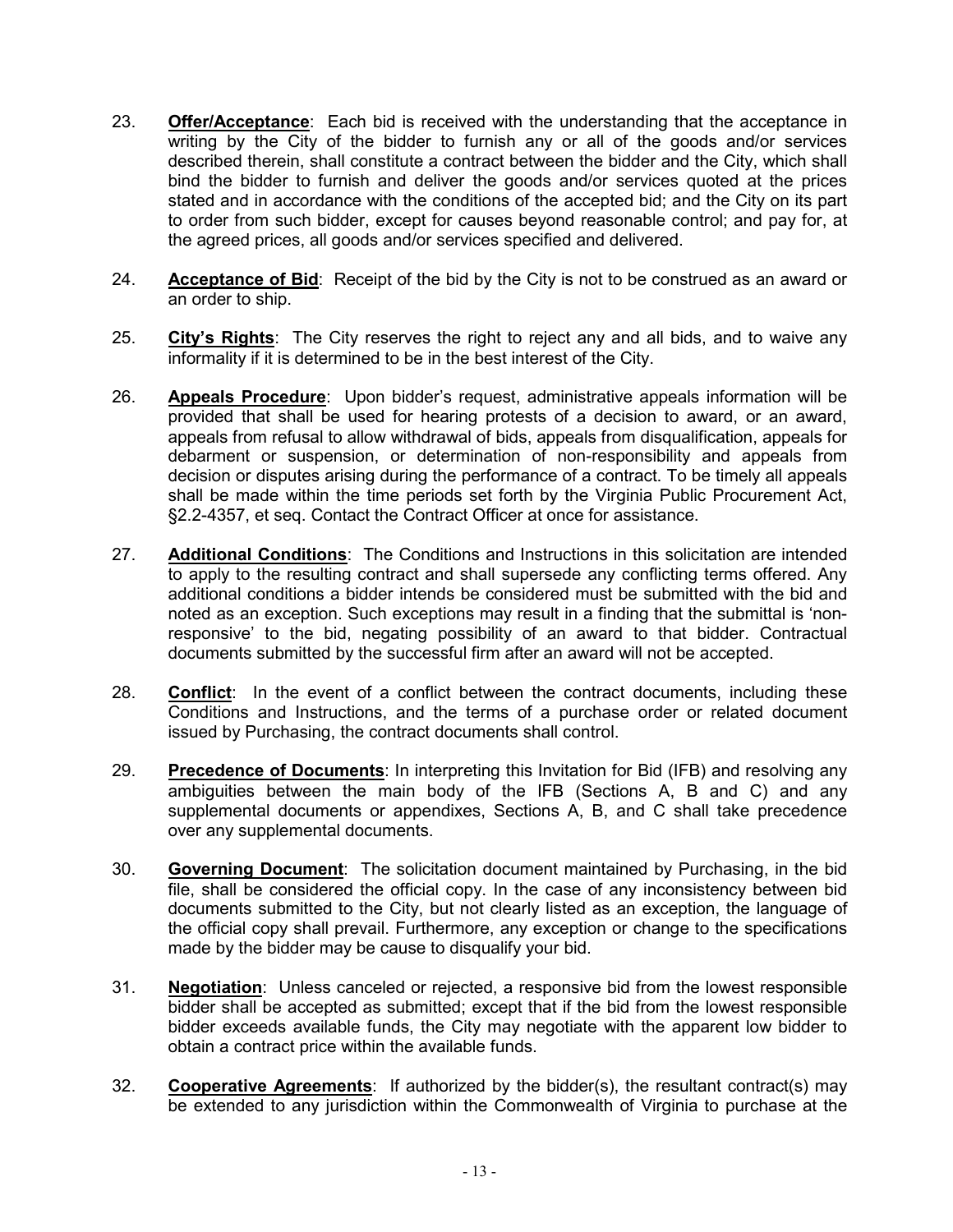contract prices in accordance with the contract terms. Any jurisdiction using such contracts shall place its own order(s) directly with the successful bidder(s). The City of Suffolk acts only as the contracting agent and is not responsible for placement of orders, payment, or discrepancies of the participating jurisdictions. It is the bidder's responsibility to notify the jurisdictions of the availability of contract(s).

- 33. **Prices**: Prices shall be stated in units of quantity specified. No additional charges shall be passed on to the City, including any applicable taxes, delivery, or surcharges. Prices quoted shall be the final cost to the City. In case of error in the extension of prices, the unit price shall govern.
- 34. **Corrections**: All prices and notations should be in ink or typewritten. Mistakes may be crossed out and corrections made in ink and must be initialed and dated by the person signing the bid.
- 35. **Brand Names**: The use of the name of a manufacturer, brand, make or catalog designation in specifying an item shall restrict bidders to the manufacturer, brand, make or catalog designation identified, unless qualified by the provision "or approved equal". If qualified by the provision "or approved equal" the Brand Names are used simply to indicate the character, quality and/or performance equivalence of the goods and/or services desired. The goods and/or services on which bids are submitted must be of such character, quality and/or performance equivalence that it will serve as that specified. In submitting bids on goods and/or services other than as specified, bidder shall furnish complete data and identification with respect to the alternate goods and/or services that they propose to furnish. It shall be in the City's sole judgment if a substitute product offered is an approved equal and acceptable.
- 36. **Standard Equipment**: Any equipment delivered must be standard, new and unused equipment, latest model, except as otherwise specifically stated in the bid. Where any part or the normal accessories of equipment is not described, it shall be understood that all the equipment and accessories that are usually provided in the manufacturer's stock model shall be furnished.
- 37. **Anti-Discrimination**: By submitting their bids, bidders certify to the City that they will conform to the provisions of the Federal Civil Rights Act of 1964, as amended, as well as the Virginia Fair Employment Contracting Act of 1975, as amended, where applicable, the Virginians with Disabilities Act, the Americans with Disabilities Act and 2.2-4311 of the Virginia Public Procurement Act (VPPA). If the award is made to a faith-based organization, the organization shall not discriminate against any recipient of goods, services, or disbursements made pursuant to the contract on the basis of the recipient's religion, religious belief, refusal to participate in a religious practice, or on the basis of race, age, color, gender or national origin and shall be subject to the same rules as other organizations that contract with public bodies to account for the use of the funds provided; however, if the faith-based organization segregates public funds into separate accounts, only the accounts and programs funded with public funds shall be subject to audit by the public body. (Code of Virginia 2.2.4343.1(E)).

In every contract over \$10,000 shall include the following provisions:

1. During the performance of this contract, the bidder agrees as follows: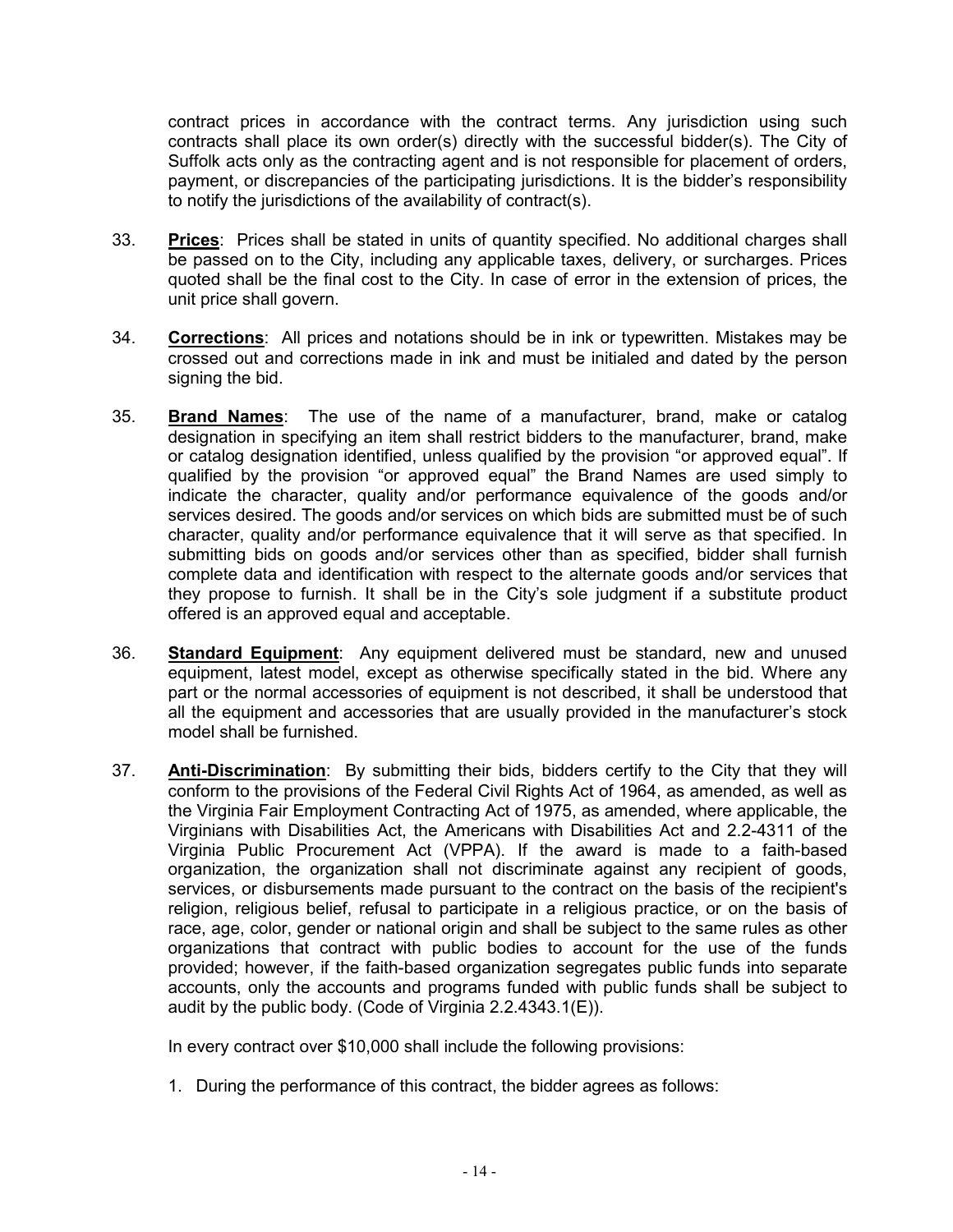- a. The Contractor will not discriminate against any employee or applicant for employment because of race, religion, color, sex, national origin, age, disability, service disabled veterans or any other basis prohibited by state law relating to discrimination in employment, except where there is a bona fide occupational qualification reasonably necessary to the normal operation of the Contractor. The Contractor agrees to post in conspicuous places, available to employees and applicants for employment, notices setting forth the provisions of this nondiscrimination clause.
- b. The Contractor, in all solicitations or advertisements for employees placed by or on behalf of the Contractor, will state that such Contractor is an equal opportunity employer.
- c. Notices, advertisements and solicitations placed in accordance with federal law, rule or regulation shall be deemed sufficient for the purpose of meeting these requirements.
- 2. The Contractor will include the provisions of Section a, b, and c above in every subcontract or purchase order over \$10,000, so that the provisions will be binding upon each subcontractor or vendor.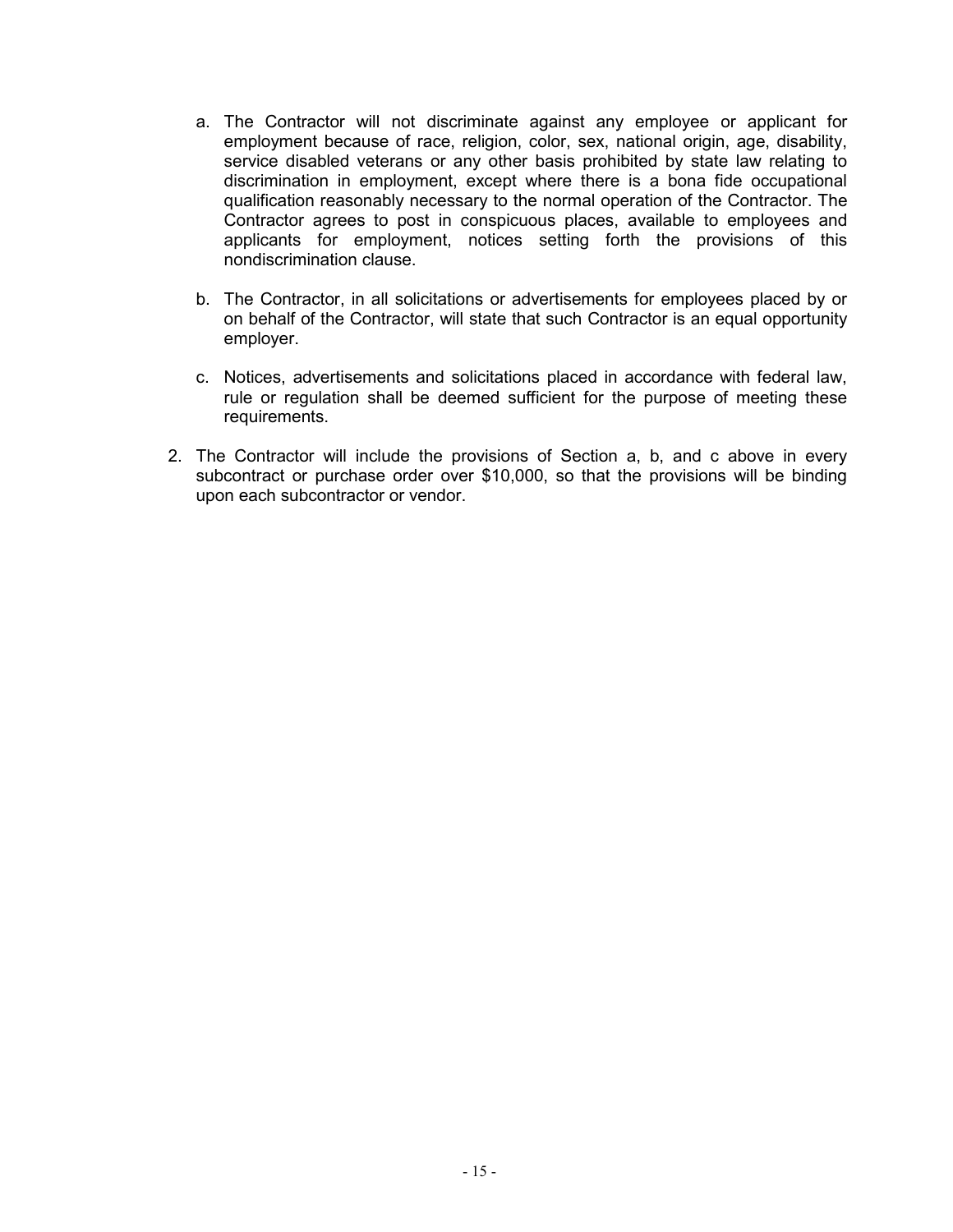#### **CONTRACT TERMS AND CONDITIONS**

- <span id="page-15-0"></span>1. **Alien Employment**: The Contractor certifies that he does not and shall not during the performance of the contract for goods and services in the Commonwealth, knowingly employ unauthorized aliens as defined in the federal Immigration Reform and Control Act of 1986, as amended.
- 2. **Availability of Funds**: A contract shall be deemed in force only to the extent of appropriations available to each department for the purchase of such goods and/or services. The City's extended obligations on those contracts that envision extended funding through successive fiscal periods shall be contingent upon actual appropriations for the following years.
- 3. **Changes and Additions**: It shall be the responsibility of the Contractor to notify the City, in writing, of any necessary modifications or additions in the Scope of this Contract. Compensation for changes or additions in the Scope of this Contract will be negotiated and approved by the City, in writing.

It is understood and agreed to by both the City and the Contractor that such modifications or additions to this Contract shall be made only by the full execution of the City's standard Contract Change Order Form. Furthermore, it is understood and agreed by both parties that any work done by the Contractor on such modification or addition to this Contract prior to the City's execution of its standard Agreement change order form shall be at the total risk of the Contractor and said work may not be compensated by the City.

- 4. **Contractor's Form**: In cases where the City may accept the Contractor's form agreement, whereas certain standard clauses that may appear in the Contractor's form agreement cannot be accepted by the City, and in consideration of the convenience of using that form, and this form, without the necessity of negotiating a separate contract document, the parties hereto specifically agree that, notwithstanding any provisions appearing in the attached Contractor's form agreement, the City's contract addendum shall prevail over the terms of the Contractor's agreement in the event of a conflict.
- 5. **Conflicts of Interests**: Contractor shall not accept or receive commissions or other payments from third parties for soliciting, negotiating, procuring, or effecting insurance on behalf of the City.
- 6. **Contractor Failure to Perform**: Failure of the Contractor to perform the contract by reason of the City's non-acceptance of additional conditions submitted after the award shall result in termination of the contract by the City, and may result in debarment of the Contractor for a period of up to three (3) years. Termination and /or debarment of the Contractor shall not constitute a waiver by the City of any other rights or remedies available to the City by law or contract.
- 7. **Contractual Disputes:** Bidder, Offeror, Contractor or Consultant agree all contractual disputes will be conducted in accordance with provision §2.2-4363 of the Virginia Public Procurement Act.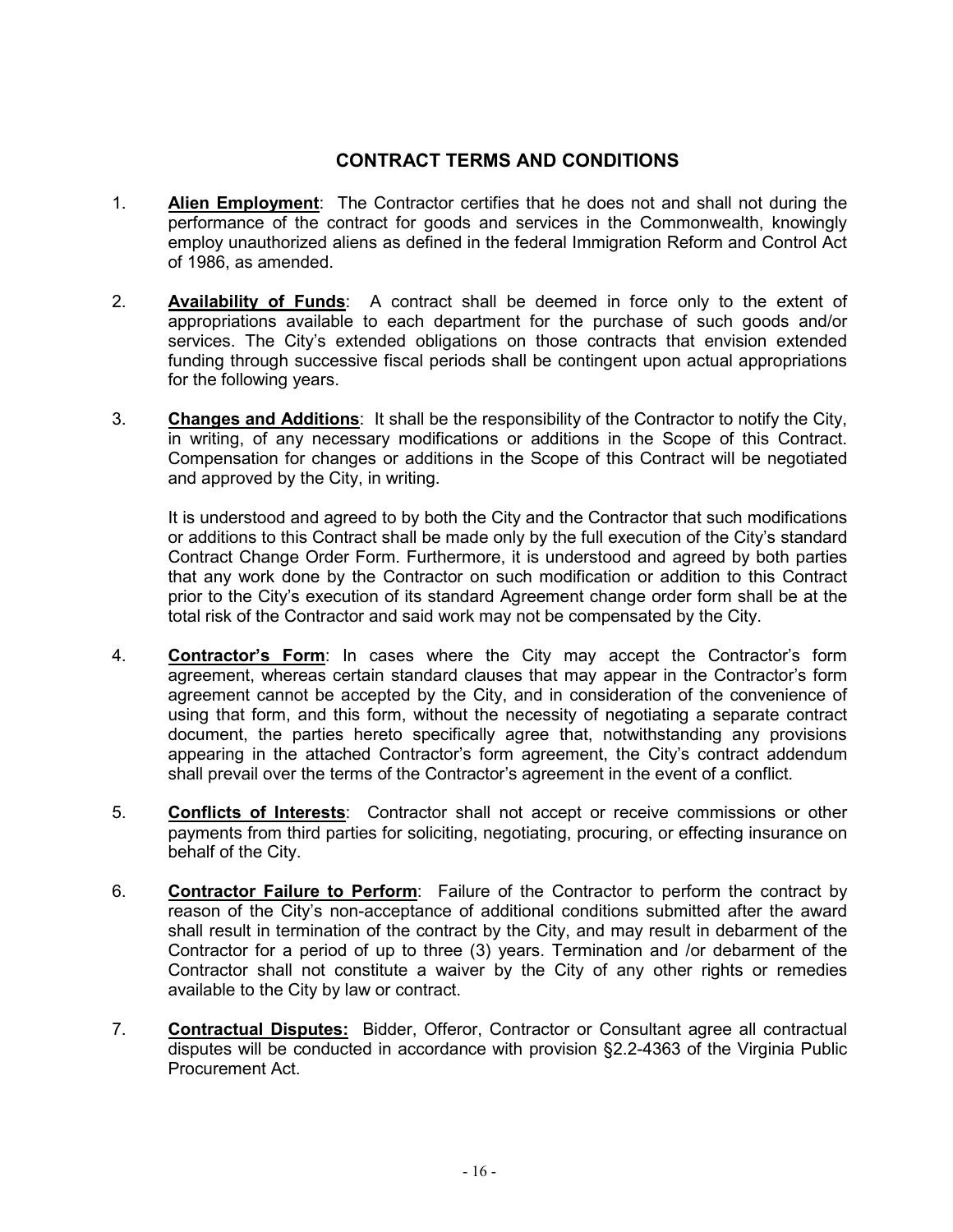- 8. **Copyright Protection**: The Contractor agrees to defend and save the City, its agents, officials, and employees, harmless from liability of any nature or kind, for use of any copyright, composition, secret process, patented or unpatented invention, articles or appliances furnished or used in the performance of the contract, or which the Contractor is not the patentee, assignee, or licensee, to the same extent as provided in the above paragraph.
- 9. **Default**: In event of default by the Contractor, the City reserves the right to procure the goods and/or services from other sources, and hold the Contractor liable for any excess cost occasioned thereby. Such actions taken by the City shall not release the Contractor from additional remedies that may be allowed by law.
- 10. **Drug-Free Workplace**: During the performance of this contract, the Contractor agrees to (1) provide a drug-free workplace for the Contractor's employees; (2) post in conspicuous place, available to employees and applicants for employment, a statement notifying employees that the unlawful manufacture, sale, distribution, dispensation, possession, or use of a controlled substance or marijuana is prohibited in the Contractor's workplace and specifying the actions that will be taken against employees for violations of such prohibition; (3) state in all solicitation or advertisement for employees placed by or on behalf of the Contractor that the Contractor maintains a drug-free workplace; and (4) include the provisions of the foregoing clauses in every subcontract or purchase order of over \$10,000, so that the provisions will be binding upon each subcontractor or vendor.

For the purposes of this section, "drug-free workplace" means a site for the performance of work done in connection with a specific contract awarded to a Contractor, the employees of whom are prohibited from engaging in the unlawful manufacture, sale, distribution, dispensation, possession or use of any controlled substance or marijuana during the performance of the contract.

- 11. **Entire Agreement**: This contract and any additional or supplementary documents incorporated herein by reference contain all the terms and conditions agreed upon by the parties hereto, and no other agreements, oral or otherwise, regarding the subject matter of this contract or any part thereof shall have any validity or bind any of the parties hereto. This contract shall not be modified, altered, changed or amended unless in writing and signed by the parties hereto.
- 12. **Exemption from Taxes**: The City is exempt from state sales tax and federal excise tax. A tax exempt certificate indicating the City's tax exempt status will be furnished by the City upon request.
- 13. **Governing Law**: This Contract is made, entered into, and shall be performed in the City of Suffolk, Virginia, and shall be governed by the applicable laws of the Commonwealth of Virginia without regard to its conflict of law rules. In the event of litigation concerning this Contract, the parties agree to the exclusive jurisdiction and venue of the Circuit Court of the City of Suffolk, Virginia; however, in the event that the federal court has jurisdiction over the matter, then the parties agree to the exclusive jurisdiction and venue of the U.S. District Court for the Eastern District of Virginia, Norfolk Division.

The Contractor shall not cause a delay in services because of the pending or during litigation proceedings, except with the express, written consent of the City or written instruction/order from the Court.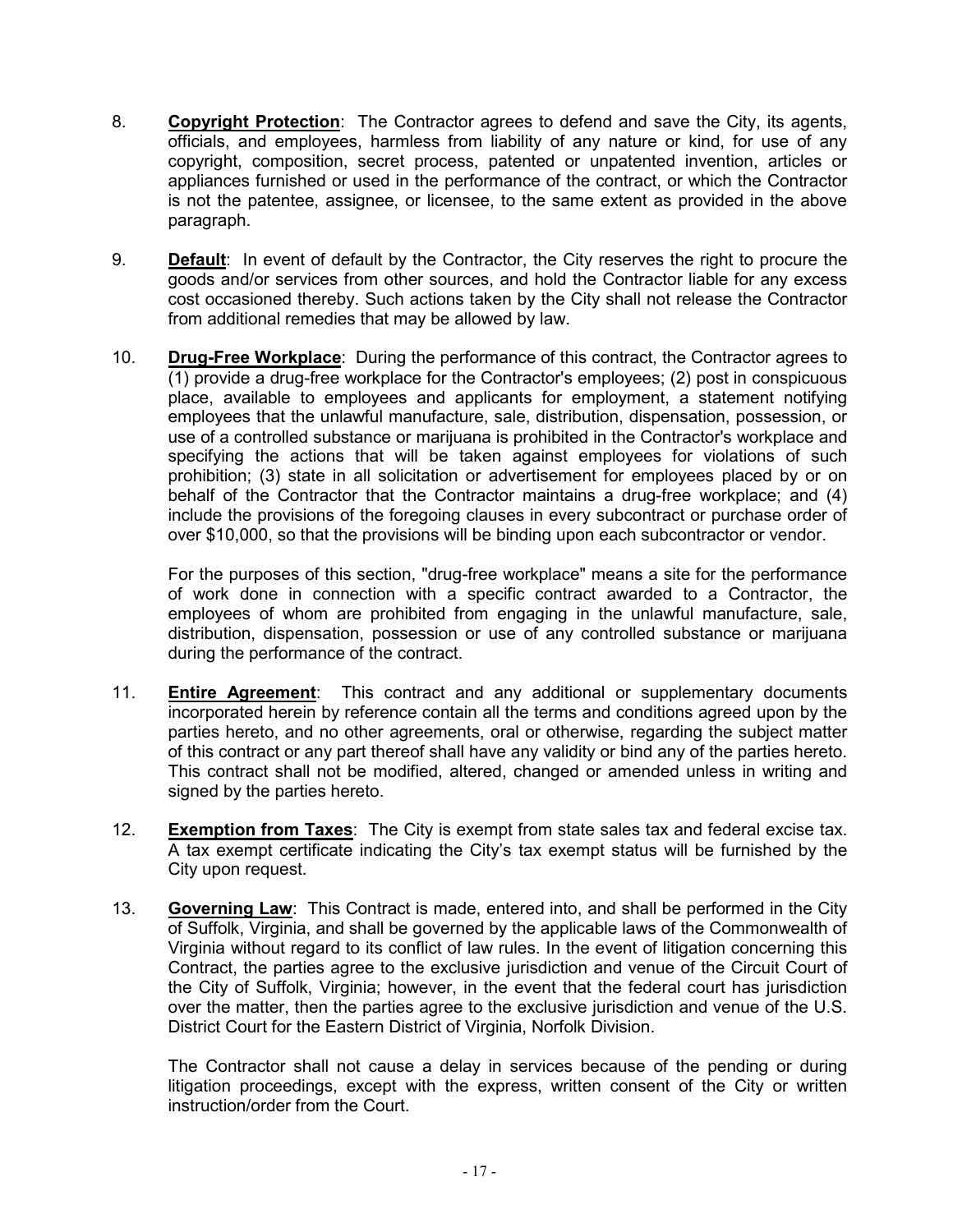- 14. **Indemnification**: Contractor shall defend and indemnify the City, and the City's employees, agents, and volunteers, from and against any and all damage claim, liability, cost, or expense (including, without limitation, attorney's fees and court costs) of every kind and nature (including, without limitation, those arising from any injury or damage to any person, property or business) incurred by or claimed against the Contractor, its employees, agents, and volunteers, or incurred by or claimed against the City, the City's employees, agents, and volunteers, arising out of, or in connection with, the performance of all services hereunder by the Contractor. This indemnification includes, but is not limited to, any financial or other loss, including, but not limited to, any adverse regulatory, agency or administrative sanction or civil penalties, incurred by the City due to the negligent, fraudulent or criminal acts of the Contractor or any of the Contractor's officers, shareholders, employees, agents, consultants, sub-consultants, or any other person or entity acting on behalf of the Contractor. Unless otherwise provided by law, the Contractor indemnification obligations hereunder shall not be limited in any way by the amount or type of damages, compensation, or benefits payable by or for the Contractor under workers' compensation acts, disability benefit acts, other employee benefit acts, or benefits payable under any insurance policy. This paragraph shall survive the termination of the contract including any renewal or extension thereof.
- 15. **Independent Contractor**: The Contractor and any employees, agents, or other persons or entities acting on behalf of the Contractor shall act in an independent capacity and not as officers, employees, or agents of the City.
- 16. **Payment Terms**: Payment terms shall be 'Net 45' days, from the date of Contractor invoice approval by the City.

Payment terms, if offered, shall not be considered in determining the low bidder.

Discount period, if offered, shall be computed from the date of proper receipt of the Contractor's correct invoice, or from the date of acceptable receipt of the goods and/or services, whichever is latest.

The payment terms stated herein must appear on the Contractor's invoice. Failure to comply with this requirement shall result in the invoice being returned to the Contractor for correction.

Late payment charges shall not exceed the allowable rate specified by the Commonwealth of Virginia Prompt Payment Act. (1% per month)

Contractor shall submit invoices in duplicate, such statement to include detailed breakdown of all charges, and shall be based on completion of tasks or deliverables.

Individual Contractors shall provide their social security numbers, and proprietorships, partnerships, and corporations shall provide their federal employer identification number on their submittal.

The City prefers to make payment with the City's Purchasing Card. Typically this enables faster payments to the Contractor. Are you willing and able to accept this type of payment?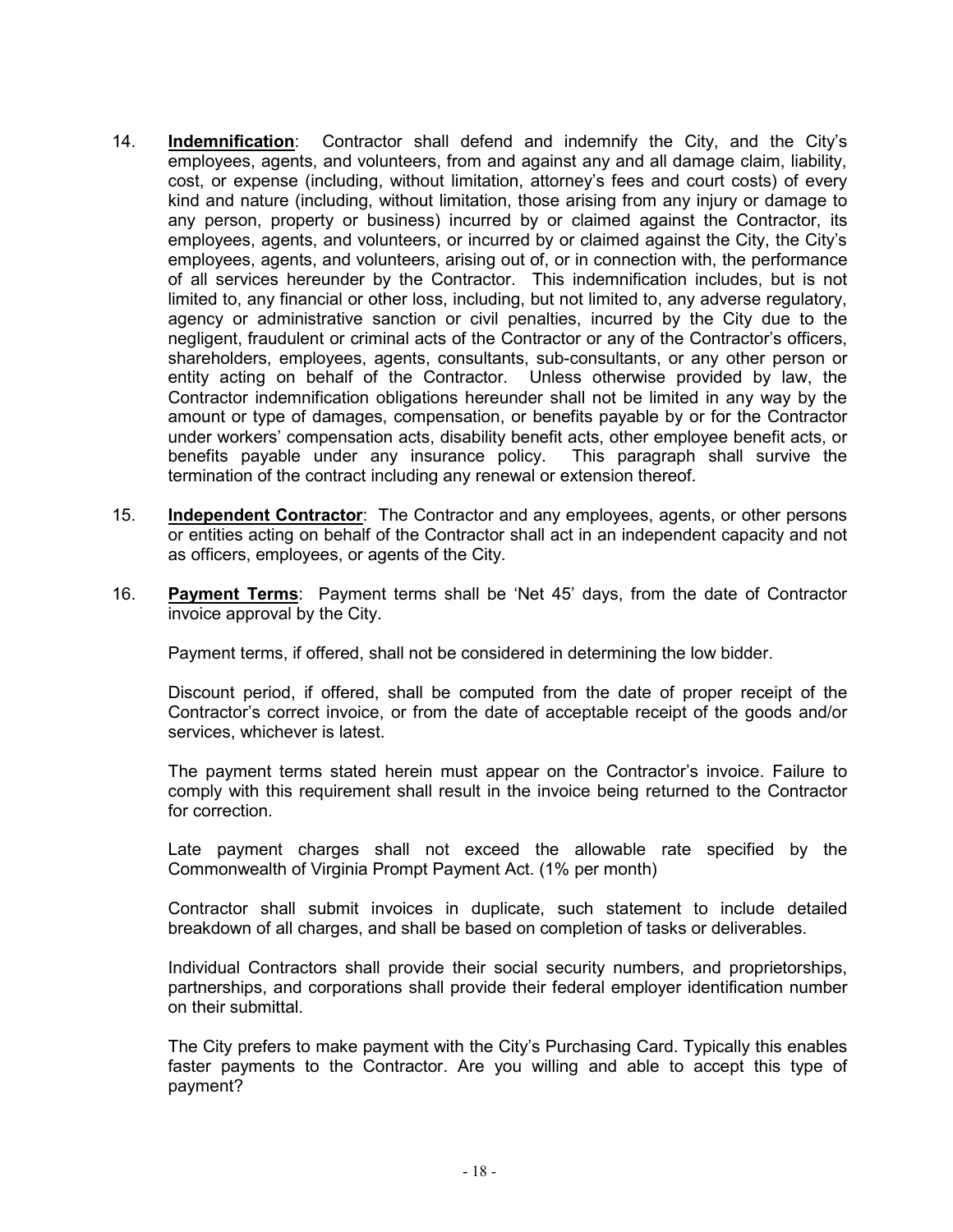**Yes**\_\_\_\_ **No**\_\_\_\_

- 17. **Laws, Regulations**: The Contractor shall keep fully informed of all federal, state, and local laws, ordinances and regulations that in any manner affect the conduct of the work. The Contractor shall at all times observe and comply with all such laws, ordinances and regulations.
- 18. **Contractor's License**: If any of the services promulgated under this solicitation consist of construction work, it is required under Title 54.1, Chapter 11, Code of Virginia, for a Contractor who performs or manages construction, removal, repair, or improvement when the total value referred to in a single contract or project is:

One hundred twenty thousand dollars (\$120,000) or more, or the total value of all such construction, removal, repair or improvements undertaken by such person within any twelve-month period is seven hundred fifty thousand dollars (\$ 750,000) or more shall show evidence of being licensed as a Class A Contractor.

Ten thousand dollars (\$10,000) or more, but less than one hundred twenty thousand dollars (\$120,000) or the total value of all such construction, removal, repair, or improvement undertaken by such person within any twelve-month period is one hundred and fifty thousand dollars (\$150,000) or more, but less than seven hundred fifty thousand dollars (\$750,000) shall show evidence of being licensed as a Class B Contractor.

Over one thousand (\$1,000) but less than ten thousand (\$10,000), or the total value of all such construction, removal, repair, or improvements undertaken by such person within any twelve-month period is one hundred and fifty thousand dollars (\$150,000) shall show evidence of being licensed as a Class C Contractor.

The City shall require master certification as a condition of licensure or certification of electrical, plumbing and heating, ventilation and air conditions Contractors.

A valid business license from the City may be required. The contractor shall complete whichever of the following notations is appropriate:

"**Licensed Class A Virginia Contractor Number** ." "**Licensed Class B Virginia Contractor Number** ."

#### "**Licensed Class C Virginia Contractor Number** ."

- 19. **License Requirement**: All firms doing business in the City of Suffolk are required to be licensed in accordance with the City of Suffolk business license ordinance. Wholesale and retail merchants without a business location in the City of Suffolk are exempt from this requirement. Any questions concerning business licenses should be directed to the Commissioner of the Revenue's Office, (757) 514-4260 or email [comrev@suffolkva.us](mailto:comrev@suffolkva.us)
- 20. **Payments to Subcontractors:** Within seven (7) days after receipt of amounts paid by the City for work performed by a subcontractor under this contract, the Contractor shall either: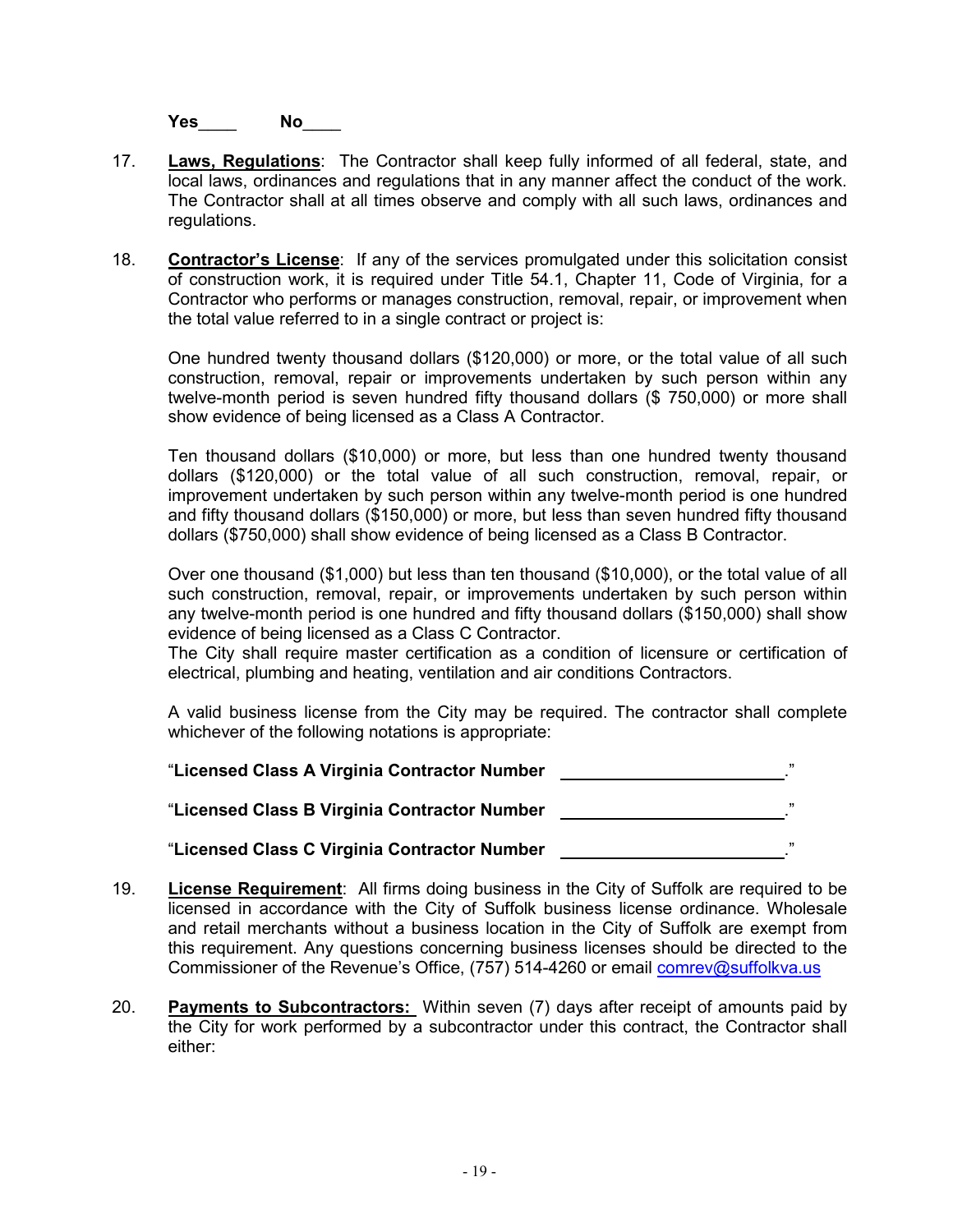- a. Pay the subcontractor for the proportionate share of the total payment received from the City attributable to the work performed by the subcontractor under this contract; or
- b. Notify the City and Subcontractor, in writing, of his intention to withhold all or a portion of the subcontractor's payment and reason for non-payment.

The Contractor shall pay interest to the Subcontractor on all amounts owed that remain unpaid beyond the seven (7) day period except for amounts withheld as allowed in Item b. above.

Unless otherwise provided under the terms of this contract, interest shall accrue at the rate of one percent (1%) per month.

The Contractor shall include in each of its subcontracts a provision requiring each subcontractor to include or otherwise be subject to the same payment and interest requirements as set forth above with respect to each lower-tier subcontractor.

The Contractor's obligation to pay an interest charge to a subcontractor pursuant to the provision my not be construed to be an obligation to the City.

- 21. **Records and Inspection**: The Contractor shall maintain full and accurate records with respect to all matters covered under the contract, including, without limitation, accounting records, written policies, procedures, time records, telephone records, and any other supporting evidence used to memorialize, reflect, and substantiate charges or fees related to this contract. The Contractor's records shall be open to inspection and subject to audit and/or reproduction, during normal working hours, by the City and its employees, agents or authorized representatives after giving at least three (3) days' notice to the Contractor by the City. The City shall have access to such records from the effective date of this contract, for the duration of the contract, and for five (5) years after the date of final payment by the City to the Contractor pursuant to this contract or any renewal or extension of the contract. The City's employees, agents or authorized representatives shall have access to the Contractor's facilities, shall have access to all necessary records and shall be provided adequate and appropriate work space, in order to conduct audits.
- 22. **Responsibility of Contractor**: The Contractor shall, without additional costs or fee to the City, correct or revise any errors or deficiencies in his performance. Neither the City's review, approval, acceptance of, or payment for any of the services required under this Agreement shall be deemed a waiver of rights by the City, and the Contractor shall remain liable to the City for all costs which are incurred by the City as a result of the Contractor's negligent performance of any of the services furnished under this Agreement.
- 23. **Rights and Remedies Not Waived**: In no event shall the making by the City of any payment to the Contractor, or the waiver by the City of any provision under this contract including any obligation of the Contractor, constitute or be construed as a waiver by the City of any other provision, obligation, breach of covenant, or any default which may exist under this contract on the part of the Contractor, and the making of any such payment by the City while any such breach or default exists shall not impair or prejudice any right or remedies available to the City.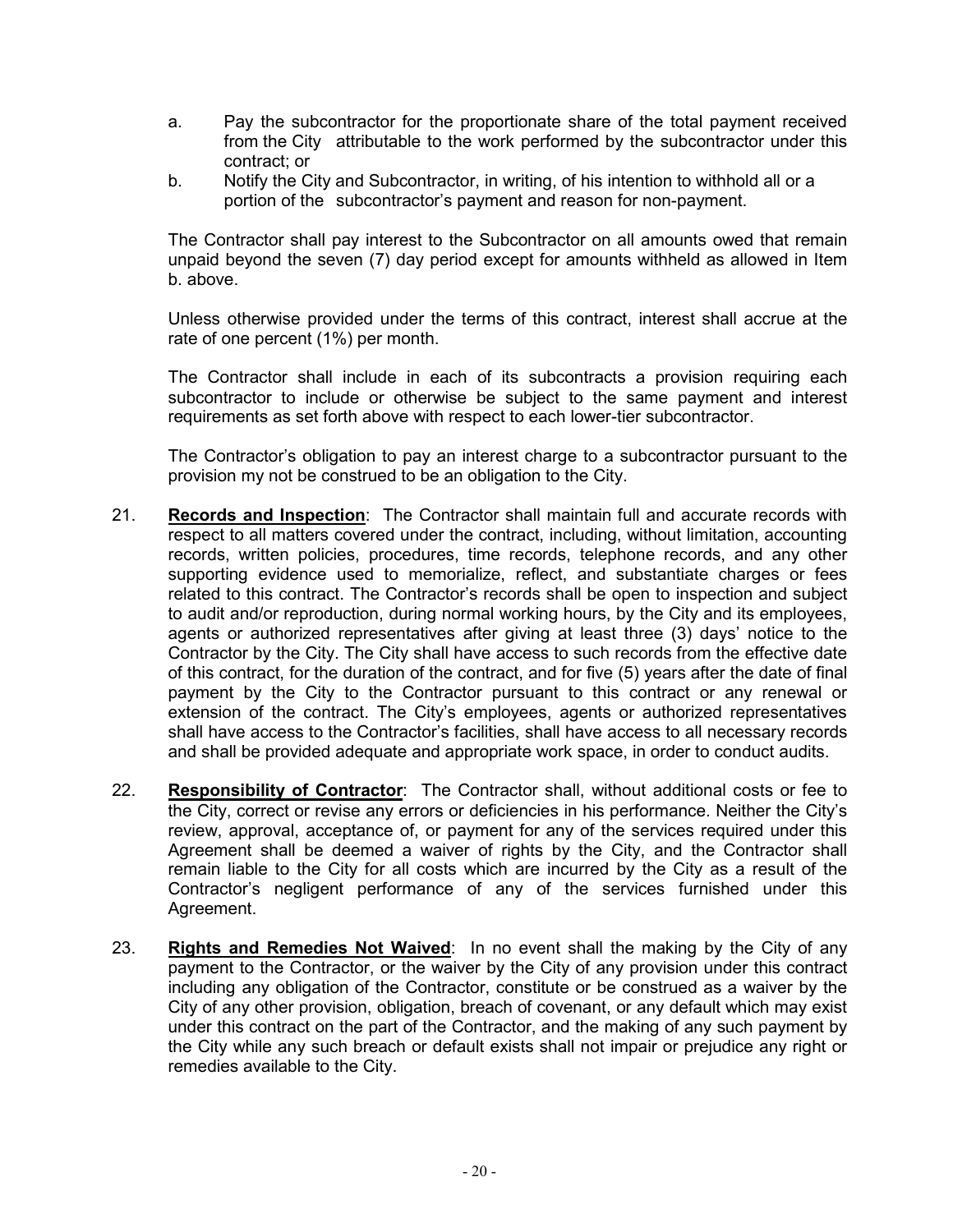- 24. **Safety**: All Contractors and sub-contractors performing services for the City are required to and shall comply with all Occupational Safety and Health Administration (OSHA), State and City Safety and Occupational Health Standards and any other applicable rules and regulations. Also all Contractors and sub-contractors shall be held responsible for the safety of their employees and any unsafe acts or conditions that may cause injury or damage to persons or property within and around the work site area under this contract.
- 25. **Scheduling and Delays**: The parties to this Contract acknowledge that all or part of the work to be performed hereunder may be delayed and extended at the option of the City. Such delays may be caused by delays, denials and modifications of the various state or federal permits, or for other reasons. The City shall not be required to pay any of the Contractor's direct or indirect costs, or claims for compensation, extended overhead, or other damage or consequential damages arising out of or related to any delays or interruptions required or ordered by the City. If the City delays the project for any reason for a continuous period of ninety (90) days or more, the City and Contractor will negotiate a mutually agreeable adjustment to the Contractor's award amount. Notwithstanding the above, in construction contracts, to the extent that an unreasonable delay is caused by the act or omissions of the City due to causes within the City's control, the above waiver or release shall not apply.
- 26. **Severability**: If any provision of this contract or the application thereof to any person or circumstances shall to any extent be invalid or unenforceable, the remainder of this contract, or the application of such provision to persons or circumstances other than those which it is invalid or unenforceable, shall not be affected hereby, and each provision of this contract shall be valid and enforced to the full extent permitted by law.
- 27. **Termination for Convenience**: The City may at any time, and for any reason, terminate this Contract by written notice to Contractor specifying the termination date, which shall be not less than thirty (30) days from the date such notice is mailed.

Notice shall be given to Contractor by certified mail/return receipt requested at the address set forth in Contractor's Bid Proposal or as provided in this Contract. In the event of such termination, Contractor shall be paid such amount as shall compensate Contractor for the work satisfactorily completed, and accepted by the City, at the time of termination. If the City terminates this Contract, Contractor shall withdraw its personnel and equipment, cease performance of any further work under this Contract, and turn over to the City any work completed or in process for which payment has been made.

28. **Termination for Cause**: In the event that Contractor shall for any reason or through any cause be in default of the terms of this Contract, the City may give Contractor written notice of such default by certified mail/return receipt requested at the address set forth in Contractor's Bid or as provided in this Contract.

Unless otherwise provided, Contractor shall have ten (10) days from the date such notice is mailed in which to cure the default. Upon failure of Contractor to cure the default, the City may immediately cancel and terminate this Contract as of the mailing date of the default notice.

Upon termination, Contractor shall withdraw its personnel and equipment, cease performance of any further work under the Contract, and turn over to the City any work in process for which payment has been made. In the event of violations of law, safety or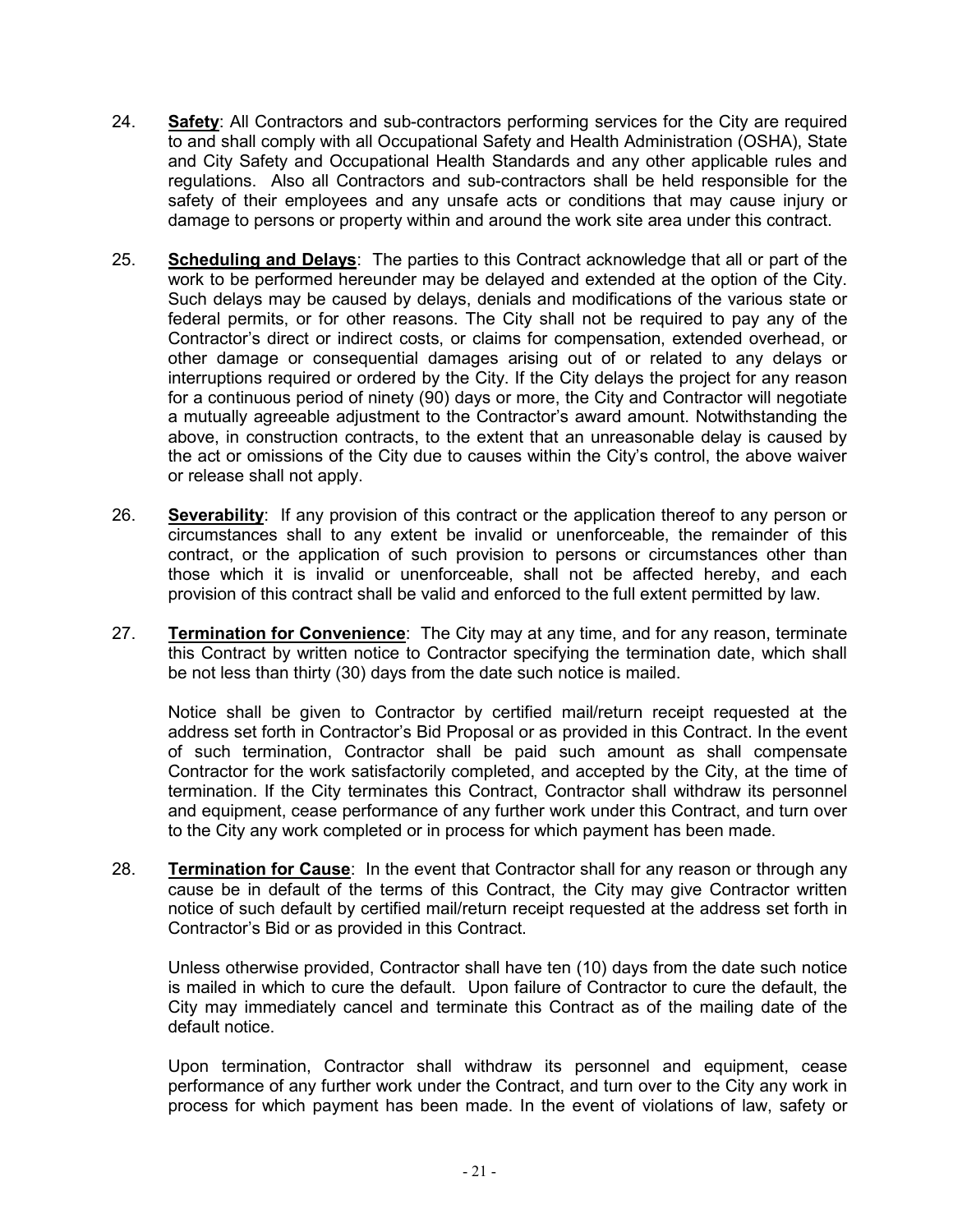health standards and regulations, this Contract may be immediately cancelled and terminated by the City and provisions herein with respect to opportunity to cure default shall not be applicable.

29. **Assignment of Contract**: A contract shall not be assignable by the Contractor in whole or in part without the written consent of the City.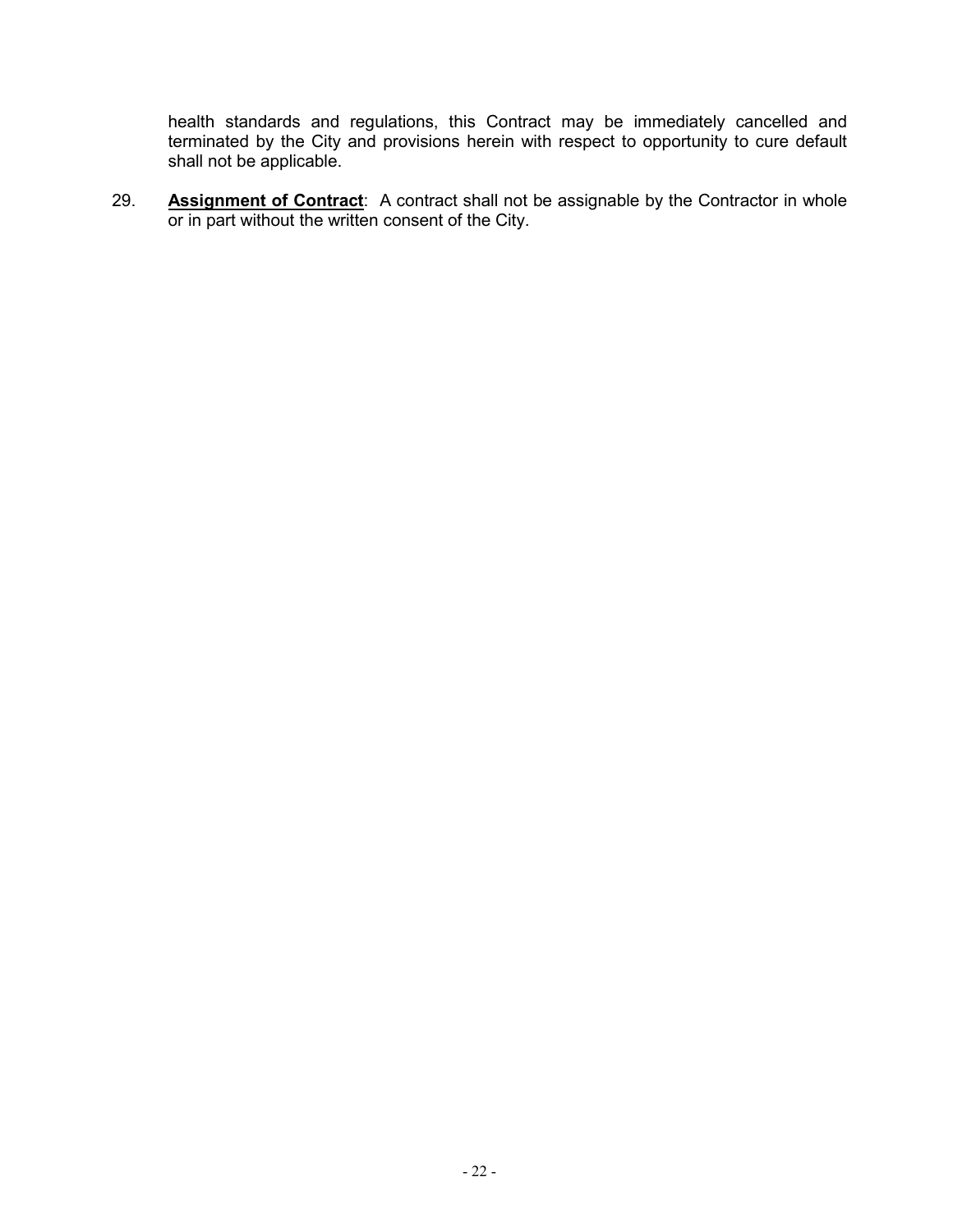| <b>Company Name</b><br><u> 1989 - Johann Stein, markin film yn y breninn y breninn y breninn y breninn y breninn y breninn y breninn y</u>                                                                                  |  |
|-----------------------------------------------------------------------------------------------------------------------------------------------------------------------------------------------------------------------------|--|
|                                                                                                                                                                                                                             |  |
| ,我们也不能在这里的时候,我们也不能在这里,我们也不能不能在这里,我们也不能不能不能不能不能不能。""我们,我们也不能不能不能不能不能不能不能不能不能不能不能不<br>Person Quoting<br><u> 1989 - Johann Harry Harry Harry Harry Harry Harry Harry Harry Harry Harry Harry Harry Harry Harry Harry Harry</u> |  |
|                                                                                                                                                                                                                             |  |
| Telephone No.: _____________________________                                                                                                                                                                                |  |
|                                                                                                                                                                                                                             |  |
|                                                                                                                                                                                                                             |  |
|                                                                                                                                                                                                                             |  |
| Social Security Number or FIN Number Social Security Number                                                                                                                                                                 |  |

I certify that this bid is made without prior understanding, agreement, or connection with any corporation, firm, or person submitting a bid for the same equipment/materials/ service and is in all respects fair and without collusion or fraud. I understand that collusive bidding is a violation of State and Federal law and can result in fines, prison sentences and civil damage awards. I agree to abide by all conditions of this bid and certify that I am authorized to sign this bid for the bidder.

I certify by my signature below that I have received the documents associated with this bid and understand that the review for completeness of these bid documents and the understanding and comprehension of the bid specifications is solely my responsibility; based on this, by my signature below I waive all rights to further claims against the City of Suffolk that the document were incomplete or not understandable.

I certify that the bidder represented herein is eligible to bid with respect to all applicable sections of State and Local Government Conflict of Interest Act, Code of Virginia, Section 2.2-3100 et. seq.

Signature **Signature Signature** *Contract Contract Contract Contract Contract Contract Contract Contract Contract Contract Contract Contract Contract Contract Contract Contract Contract Contract Contract Contract Contra* 

Date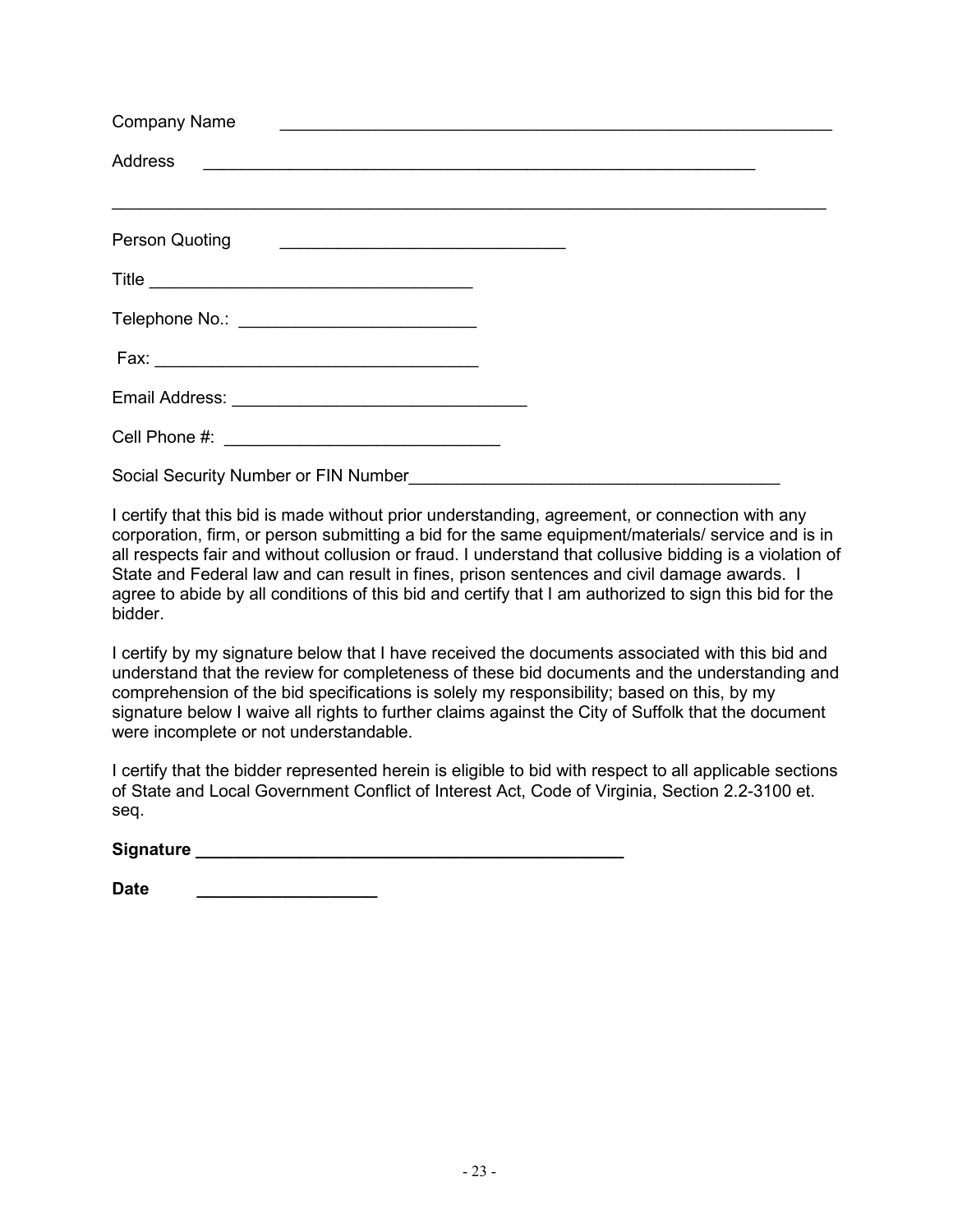# **QUOTATION FORM**

Suffolk, VA 23434

<span id="page-23-0"></span>**TO:** City of Suffolk, VA **BID:** Inspection and Maintenance of Purchasing Division **BID:** Radio Communications Towers Radio Communications Towers<br>DUE: April 22, 2020 442 W. Washington Street **DUE: April 22, 2020**

**\_\_\_\_\_\_\_\_\_\_\_\_\_\_\_\_\_\_\_\_\_\_\_\_\_\_Company** agrees to furnish all labor, equipment, parts, licenses, permits and fees to provide annual inspection and maintenance services for five (5) radio communications tower sites, to include the routine repair of existing problem areas, for the City of Suffolk in accordance with all specifications, terms, and conditions herein.

Quote firm LUMP SUM PRICE for annual inspection, maintenance and documentation of the following tower sites:

| <b>Site</b> | <b>Tower</b>                     | <b>Lump Sum</b> |
|-------------|----------------------------------|-----------------|
| Site 1      | Whaleyville                      | $\frac{1}{2}$   |
| Site 2      | <b>Driver</b>                    | $\frac{2}{3}$   |
| Site 3      | Downtown Site                    | \$              |
| Site 4      | Pruden                           | $\frac{1}{2}$   |
| Site 5      | Hunter                           | \$              |
|             | <b>ANNUAL TOTAL FOR 5 SITES:</b> | \$              |

Guaranteed Response Time to Emergency Calls:

24 Hour Point of Contact: **We are all the Phone No.** Phone No.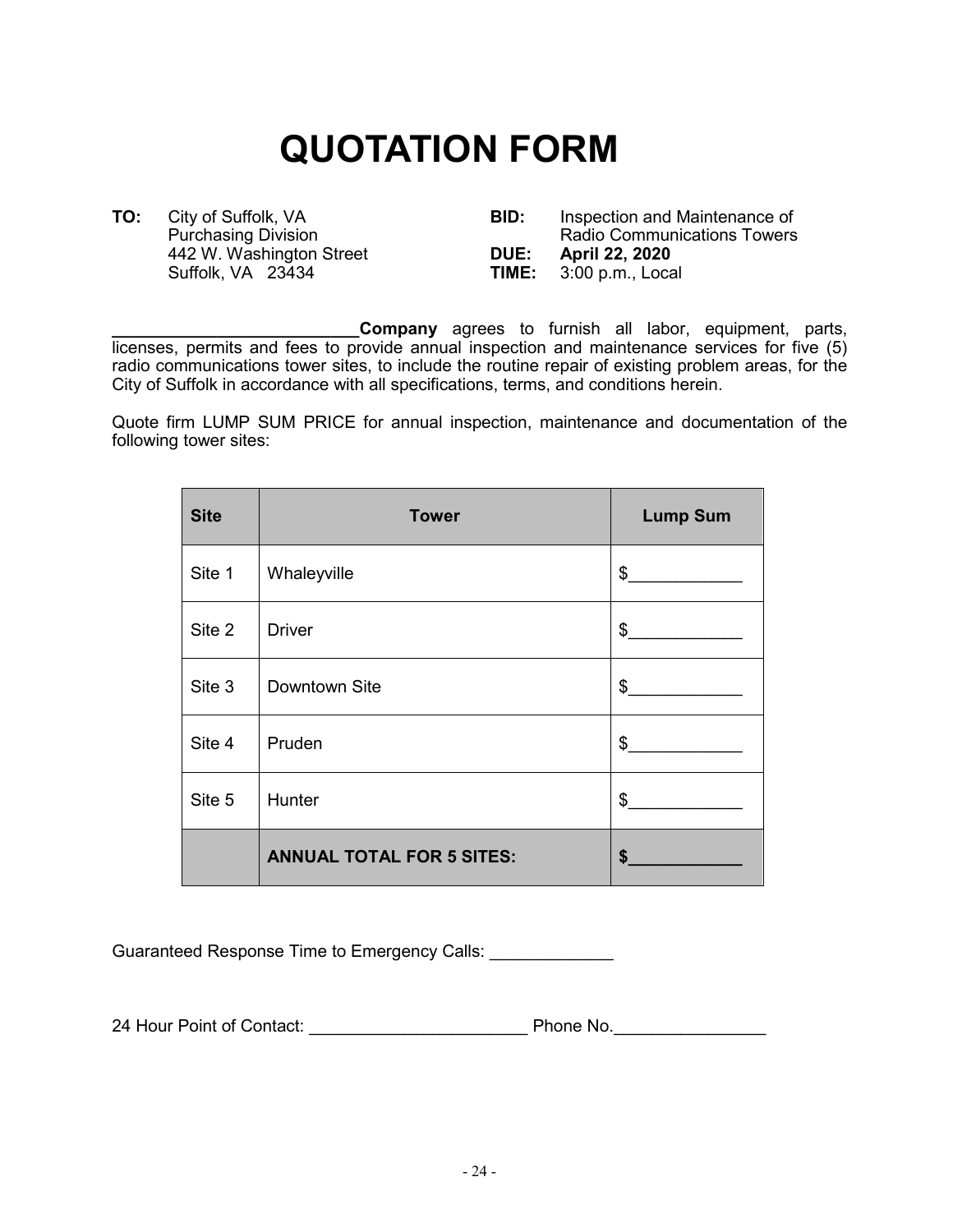| <b>COMPLIANCE CHECK LIST FOR BID SUBMITTAL:</b> |  |
|-------------------------------------------------|--|
|                                                 |  |

Place a check  $(\sqrt{ } )$  by each item that has been included with your Quotation:

Bidder has visited all 5 job sites.

Bidder has included a resume of his Project Manager.

\_\_\_\_\_\_\_Bidder has included a list (minimum of 3) of public safety radio communications tower facilities he has installed and/or maintained.

Bidder has included Anticollusion/Nondiscrimination/Drug Free Workplace Claus

Bidder has included Proof of Authority to Transact Business in Virginia Clause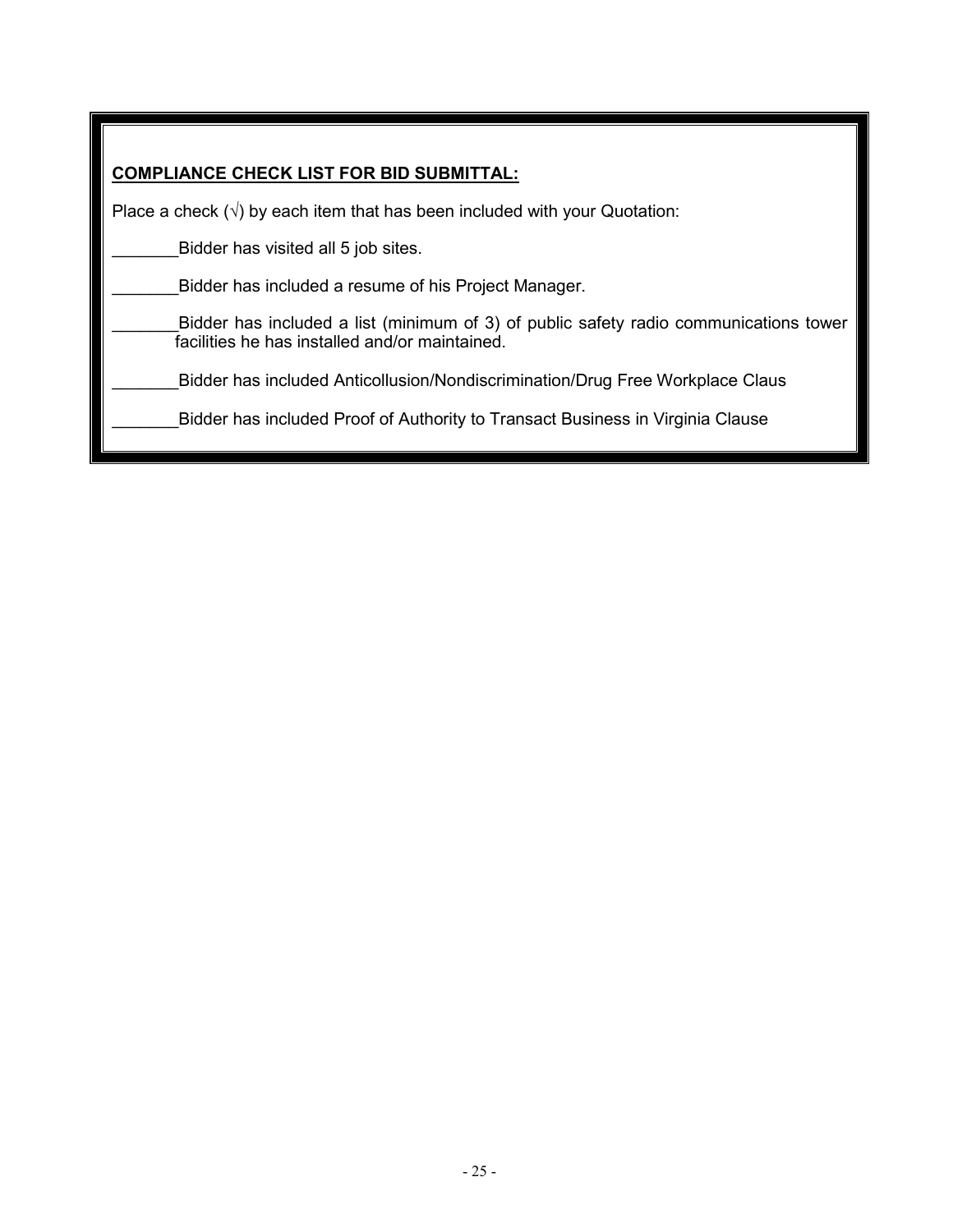#### <span id="page-25-0"></span>**ANTICOLLUSION/NONDISCRIMINATION/DRUG FREE WORKPLACE CLAUSES ANTICOLLUSION CLAUSE:**

IN THE PREPARATION AND SUBMISSION OF THIS BID, SAID BIDDER DID NOT EITHER DIRECTLY OR INDIRECTLY ENTER INTO ANY COMBINATION OR ARRANGEMENT WITH ANY PERSON, FIRM OR CORPORATION, OR ENTER INTO ANY AGREEMENT, PARTICIPATE IN ANY COLLUSION, OR OTHERWISE TAKE ANY ACTION IN THE RESTRAINT OF FREE, COMPETITIVE BIDDING IN VIOLATION OF THE SHERMAN ACT (15 U.S.C. SECTION 1), SECTIONS 59.1-9.1 THROUGH 59.1- 9.17 OR SECTIONS 59.1-68.6 THROUGH 59.1-68.8 OF THE CODE OF VIRGINIA.

THE UNDERSIGNED BIDDER HEREBY CERTIFIES THAT THIS AGREEMENT, OR ANY CLAIMS RESULTING THEREFROM, IS NOT THE RESULT OF, OR AFFECTED BY, ANY ACT OF COLLUSION WITH, OR ANY ACT OF, ANOTHER PERSON OR PERSONS, FIRM OR CORPORATION ENGAGED IN THE SAME LINE OF BUSINESS OR COMMERCE; AND, THAT NO PERSON ACTING FOR, OR EMPLOYED BY, THE CITY OF SUFFOLK HAS AN INTEREST IN, OR IS CONCERNED WITH, THIS BID; AND, THAT NO PERSON OR PERSONS, FIRM OR CORPORATION OTHER THAN THE UNDERSIGNED, HAVE, OR ARE, INTERESTED IN THIS BID.

#### **DRUG-FREE WORKPLACE:**

DURING THE PERFORMANCE OF THIS CONTRACT, THE CONTRACTOR AGREES TO (I) PROVIDE A DRUG-FREE WORKPLACE FOR THE CONTRACTOR'S EMPLOYEES; (II) POST IN CONSPICUOUS PLACES, AVAILABLE TO EMPLOYEES AND APPLICANTS FOR EMPLOYMENT, A STATEMENT NOTIFYING EMPLOYEES THAT THE UNLAWFUL MANUFACTURE, SALE, DISTRIBUTION, DISPENSATION, POSSESSION, OR USE OF A CONTROLLED SUBSTANCE OR MARIJUANA IS PROHIBITED IN THE CONTRACTOR'S WORKPLACE AND SPECIFYING THE ACTIONS THAT WILL BE TAKEN AGAINST EMPLOYEES FOR VIOLATIONS OF SUCH PROHIBITION; (III) STATE IN ALL SOLICITATIONS OR ADVERTISEMENTS FOR EMPLOYEES PLACED BY OR ON BEHALF OF THE CONTRACTOR THAT THE CONTRACTOR MAINTAINS A DRUG-FREE WORKPLACE; AND (IV) INCLUDE THE PROVISIONS OF THE FOREGOING SECTIONS I, II, AND III IN EVERY SUBCONTRACT OR PURCHASE ORDER OF OVER \$10,000, SO THAT THE PROVISIONS WILL BE BINDING UPON EACH SUBCONTRACTOR OR VENDOR.

FOR THE PURPOSE OF THIS SECTION, "DRUG-FREE WORKPLACE" MEANS A SITE FOR THE PERFORMANCE OR WORK DONE IN CONNECTION WITH A SPECIFIC CONTRACT AWARDED TO A CONTRACTOR IN ACCORDANCE WITH THIS CHAPTER, THE EMPLOYEES OF WHOM ARE PROHIBITED FROM ENGAGING IN THE UNLAWFUL MANUFACTURE, SALE, DISTRIBUTION, DISPENSATION, POSSESSION OR USE OF ANY CONTROLLED SUBSTANCE OR MARIJUANA DURING THE PERFORMANCE OF THE CONTRACT.

#### **NONDISCRIMINATION CLAUSE:**

- 1. EMPLOYMENT DISCRIMINATION BY BIDDER SHALL BE PROHIBITED.
	- 2. DURING THE PERFORMANCE OF THIS CONTRACT, THE SUCCESSFUL BIDDER SHALL AGREE AS FOLLOWS:
		- A. THE BIDDER, WILL NOT DISCRIMINATE AGAINST ANY EMPLOYEE OR APPLICANT FOR EMPLOYMENT BECAUSE OF RACE, RELIGION, COLOR, SEX, NATIONAL ORIGIN, AGE, DISABILITY, OR ANY OTHER BASIS PROHIBITED BY STATE LAW RELATING TO DISCRIMINATION IN EMPLOYMENT, EXCEPT WHERE THERE IS A BONA FIDE OCCUPATIONAL QUALIFICATION/CONSIDERATION REASONABLY NECESSARY TO THE NORMAL OPERATION OF THE BIDDER. THE BIDDER AGREES TO POST IN CONSPICUOUS PLACES, AVAILABLE TO EMPLOYEES AND APPLICANTS FOR EMPLOYMENT, NOTICES SETTING FORTH THE PROVISIONS OF THIS NONDISCRIMINATION CLAUSE.
		- B. THE BIDDER, IN ALL SOLICITATIONS OR ADVERTISEMENTS FOR EMPLOYEES PLACED ON BEHALF OF THE BIDDER, WILL STATE THAT SUCH BIDDER IS AN EQUAL OPPORTUNITY EMPLOYER. NOTICES, ADVERTISEMENTS, AND SOLICITATIONS PLACED IN ACCORDANCE WITH FEDERAL LAW, RULE OR REGULATION SHALL BE DEEMED SUFFICIENT FOR THE PURPOSE OF MEETING THE REQUIREMENTS OF THIS SECTION.
		- C. BIDDER WILL INCLUDE THE PROVISIONS OF THE FOREGOING SECTIONS A, B, AND C IN EVERY SUBCONTRACT OR PURCHASE ORDER OF OVER \$10,000, SO THAT THE PROVISIONS WILL BE BINDING UPON EACH SUBCONTRACTOR OR VENDOR.

| Date:                                                           |
|-----------------------------------------------------------------|
| By:                                                             |
| Signature In Ink                                                |
|                                                                 |
| <b>Printed Name</b>                                             |
|                                                                 |
|                                                                 |
| Title                                                           |
|                                                                 |
| If yes, please indicate the "minority" classification below:    |
| □ American Indian  □ Eskimo  □ Asian American<br>$\sqcap$ Aleut |
| Is your firm a Small Business? □ Yes<br>No<br>$\Box$            |
|                                                                 |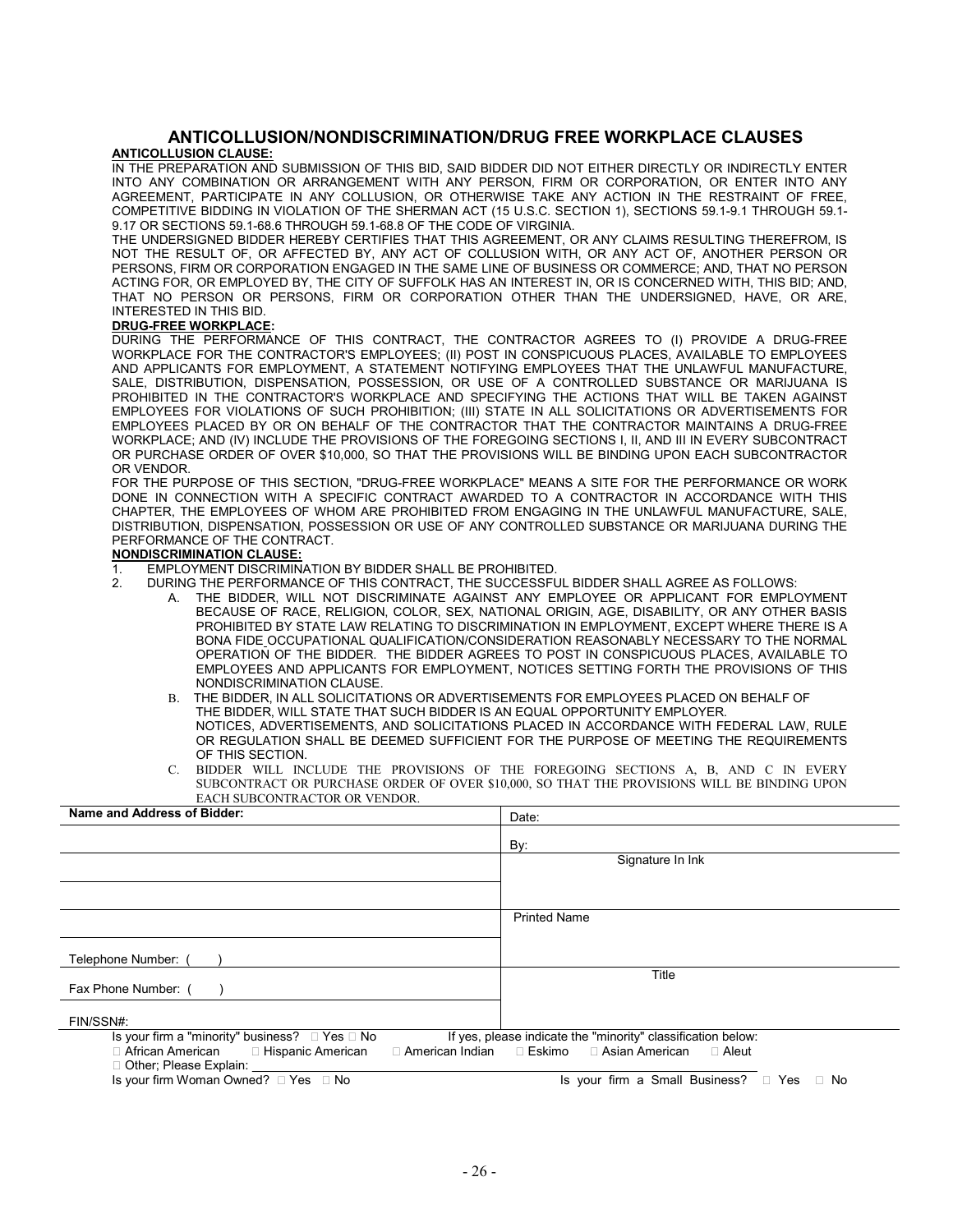#### **PROOF OF AUTHORITY TO TRANSACT BUSINESS IN VIRGINIA**

<span id="page-26-0"></span>THIS FORM MUST BE SUBMITTED WITH YOUR PROPOSAL/BID, FAILURE TO INCLUDE THIS FORM MAY RESULT IN REJECTION OF YOUR PROPOSAL/BID Pursuant to Virginia Code §2.2-4311.2 an Offeror/Bidder organized or authorized to transact business in the Commonwealth pursuant to Title 13.1 or Title 50 of the Code of Virginia shall include in its proposal/bid the identification number issued to it by the State Corporation Commission ("SCC"). Any Offeror/Bidder that is not required to be authorized to transact business in the Commonwealth as a foreign business entity under Title 13.1 or Title 50 of the Code of Virginia or as otherwise required by law shall include in its proposal/bid a statement describing why the Offeror/Bidder is not required to be so authorized. Any Offeror/Bidder described herein that fails to provide the required information shall not receive an award unless a waiver of this requirement and the administrative policies and procedures establish to implement this section is granted by the City Manager, as applicable.

If this quote for goods or services is accepted by the City of Suffolk, Virginia the undersigned agrees that the requirements of the Code of Virginia Section §2.2-4311.2 have been met.

Please complete the following by checking the appropriate line that applies and providing the requested information.

A.\_\_\_\_\_\_ Offeror/Bidder is a Virginia business entity organized and authorized to transact business in Virginia by the SCC and such vendor's Identification Number issued to it by the SCC is

B. Offeror/Bidder is an out-of-state (foreign) business entity that is authorized to transact business in Virginia by the SCC and such vendor's identification Number issued to it by the SCC is

#### **Please attach additional sheets if you need to explain why such Offeror/Bidder is not required to be authorized to transact business in Virginia.**

Legal Name of Company (as listed on W-9)

\_\_\_\_\_\_\_\_\_\_\_\_\_\_\_\_\_\_\_\_\_\_\_\_\_\_\_\_\_\_\_\_\_\_\_\_\_\_\_\_\_\_

\_\_\_\_\_\_\_\_\_\_\_\_\_\_\_\_\_\_\_\_\_\_\_\_\_\_\_\_\_\_\_\_\_\_\_\_\_\_\_\_\_\_

\_\_\_\_\_\_\_\_\_\_\_\_\_\_\_\_\_\_\_\_\_\_\_\_\_\_\_\_\_\_\_\_\_\_\_\_\_\_\_\_\_\_

\_\_\_\_\_\_\_\_\_\_\_\_\_\_\_\_\_\_\_\_\_\_\_\_\_\_\_\_\_\_\_\_\_\_\_\_\_\_\_\_\_\_

\_\_\_\_\_\_\_\_\_\_\_\_\_\_\_\_\_\_\_\_\_\_\_\_\_\_\_\_\_\_\_\_\_\_\_\_.

\_\_\_\_\_\_\_\_\_\_\_\_\_\_\_\_\_\_\_\_\_\_\_\_\_\_\_\_\_\_\_\_\_\_\_.

Legal Name of Offeror/Bidder

Date

\_\_\_\_\_\_\_\_\_\_\_\_\_\_\_\_\_\_\_\_\_\_\_\_\_\_\_\_\_\_\_\_\_\_\_\_\_\_\_\_\_\_ Authorized Signature

Print or Type Name and Title **RETURN THIS PAGE WITH COPIES OF DOCUMENTATION**

C. **C.** Offeror/Bidder does not have an Identification Number issued to it by the SCC such vendor is not required to be authorized to transact business in Virginia by the SCC for the following reason(s):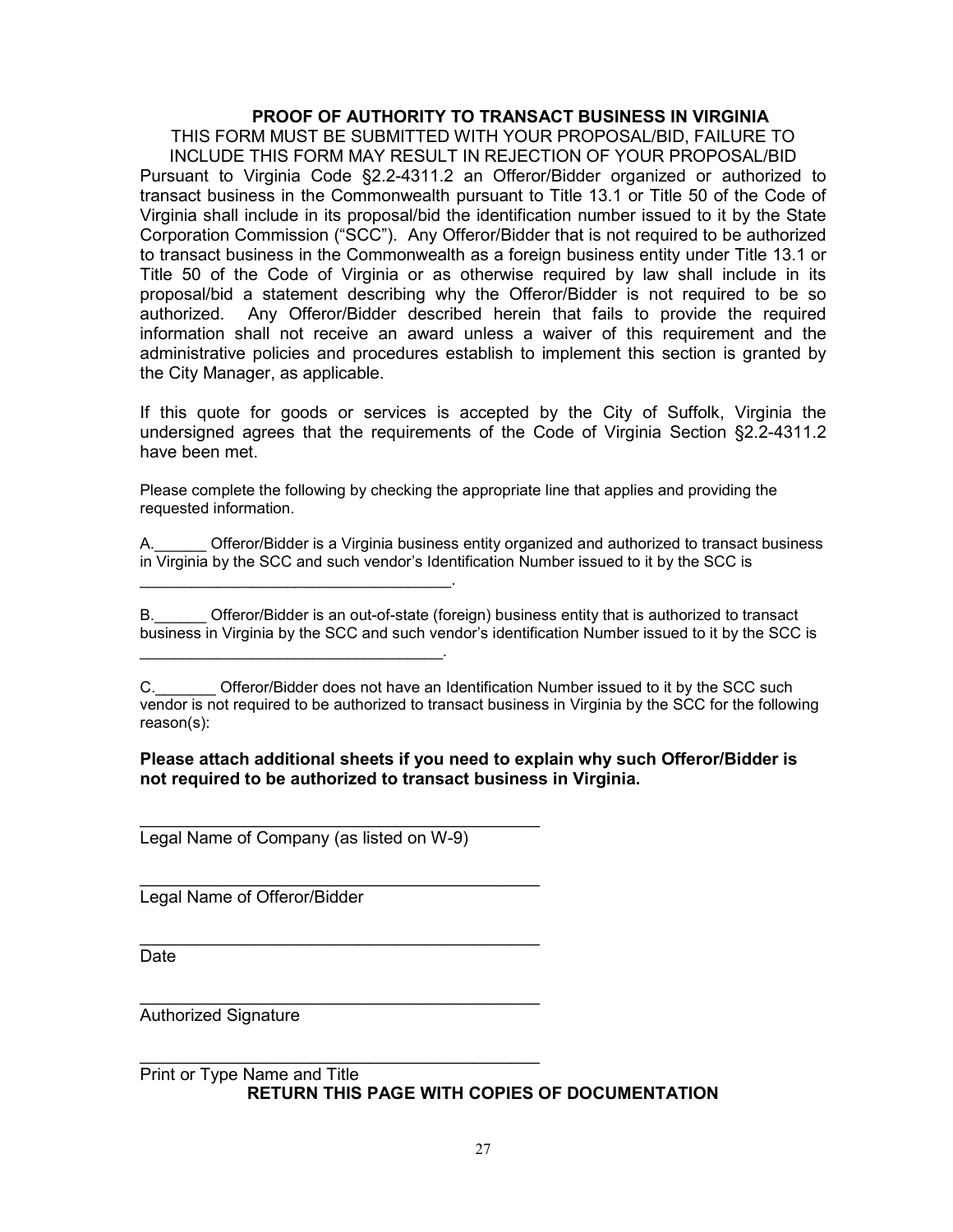## **EXCEPTION PAGE**

#### <span id="page-27-0"></span>EXCEPTIONS:

Provider must sign the appropriate statement below, as applicable:

( ) Provider understands and agrees to all terms, conditions, requirements, and specifications stated herein.

| Firm: |  |  |
|-------|--|--|
| Date: |  |  |

( ) Provider takes exception to terms, conditions, requirements, or specifications stated herein (Provider must itemize all exceptions below, and return with this bid):

| Firm:       |                                                                                                                        |
|-------------|------------------------------------------------------------------------------------------------------------------------|
| Date:       |                                                                                                                        |
| Exceptions: | <u> 1989 - Andrea Aonaichte, ann an t-Èireann an t-Èireann an t-Èireann an t-Èireann an t-Èireann an t-Èireann an </u> |
|             |                                                                                                                        |
|             |                                                                                                                        |
|             |                                                                                                                        |
|             |                                                                                                                        |
|             |                                                                                                                        |
|             |                                                                                                                        |
|             |                                                                                                                        |
|             |                                                                                                                        |
|             |                                                                                                                        |
|             |                                                                                                                        |
|             |                                                                                                                        |
|             |                                                                                                                        |
|             |                                                                                                                        |

Providers should note that any exceptions taken from the stated terms and/or specifications may be cause for their submittal to be deemed "non-responsive", risking the rejection of their submittal.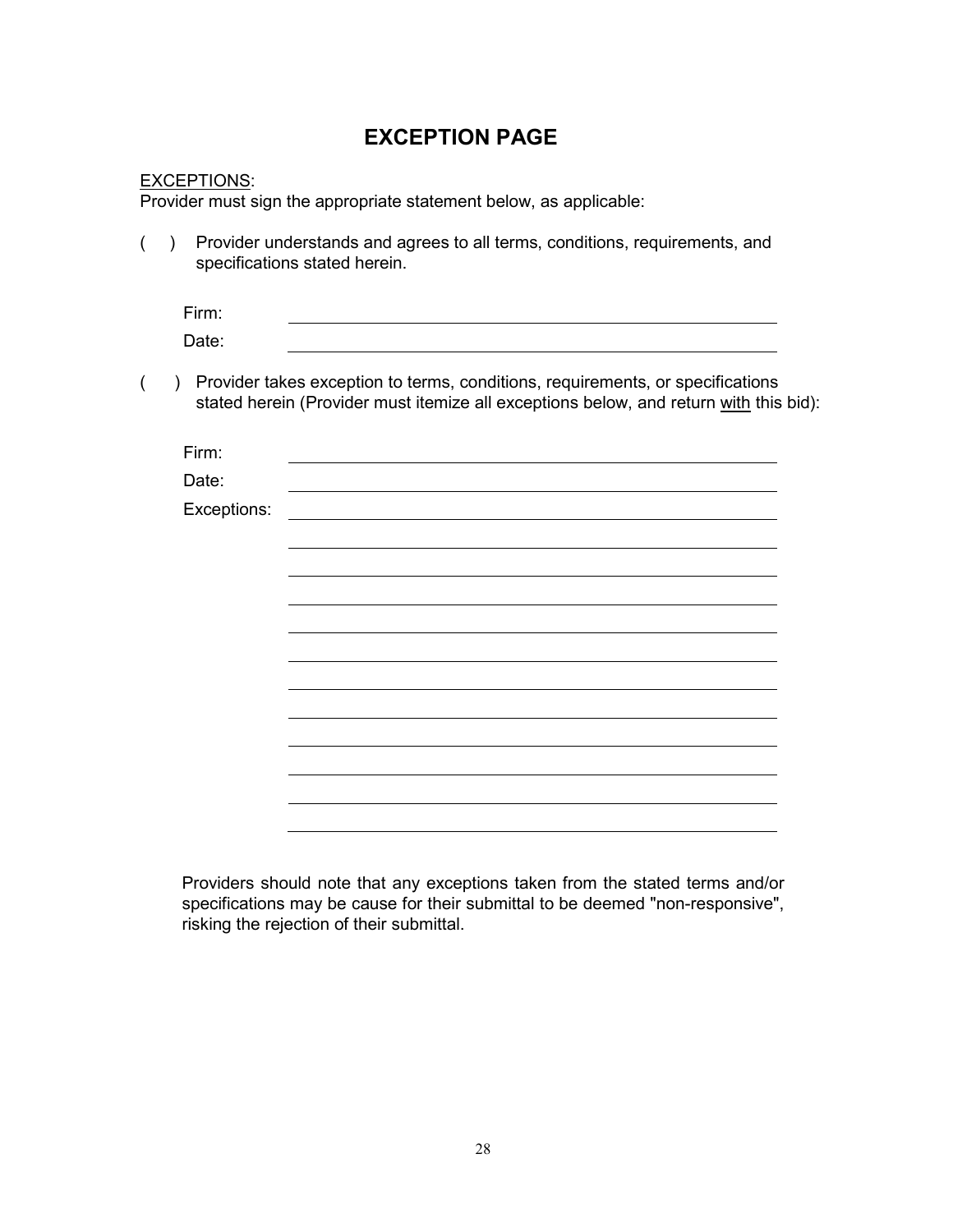## **INSURANCE REQUIREMENTS**

<span id="page-28-0"></span>The successful bidder shall procure, maintain, and provide proof of, insurance coverage for injuries to persons and/or property damage as may arise from or in conjunction with, the work performed on behalf of the City by the bidder, his agents, representatives, employees or subcontractors. Proof of coverage as contained herein shall consist of all policies, endorsements, declaration pages, and certificates of insurance and shall be submitted fifteen (15) days prior to the commencement of work, and such coverage shall be maintained by the offeror for the duration of the contract period; for occurrence policies. Claims made policies must be in force or that coverage purchased for three (3) years after delivery date.

#### a. General Liability

Coverage shall be as broad as: Comprehensive General Liability endorsed to include Broad Form, Commercial General Liability form including Products/Completed Operations.

1. Minimum Limits, General Liability:

\$2,000,000 General Aggregate Limit \$2,000,000 Products & Completed Operations \$1,000,000 Personal and Advertising Injury \$1,000,000 Each Occurrence Limit \$ 50,000 Fire Damage Limit \$ 5,000 Medical Expense Limit

b. Automobile Liability

Coverage sufficient to cover all vehicles owned, used, or hired by the offeror, his agents, representatives, employees or subcontractors.

1. Minimum Limits, Automobile Liability:

\$1,000,000 Combined Single Limit \$ 5,000 Medical Expense Limit

c. Workers' Compensation

Limits as required by the Workers' Compensation Act of Virginia. Employers Liability, \$100,000/\$500,000/\$100,000

d. Umbrella/Excess Liability

\$2,000,000 umbrella/excess liability coverage

- e. Coverage Provisions
	- 1. All deductibles or self-insured retention shall appear on the declaration pages, endorsements, and/or policies provided.